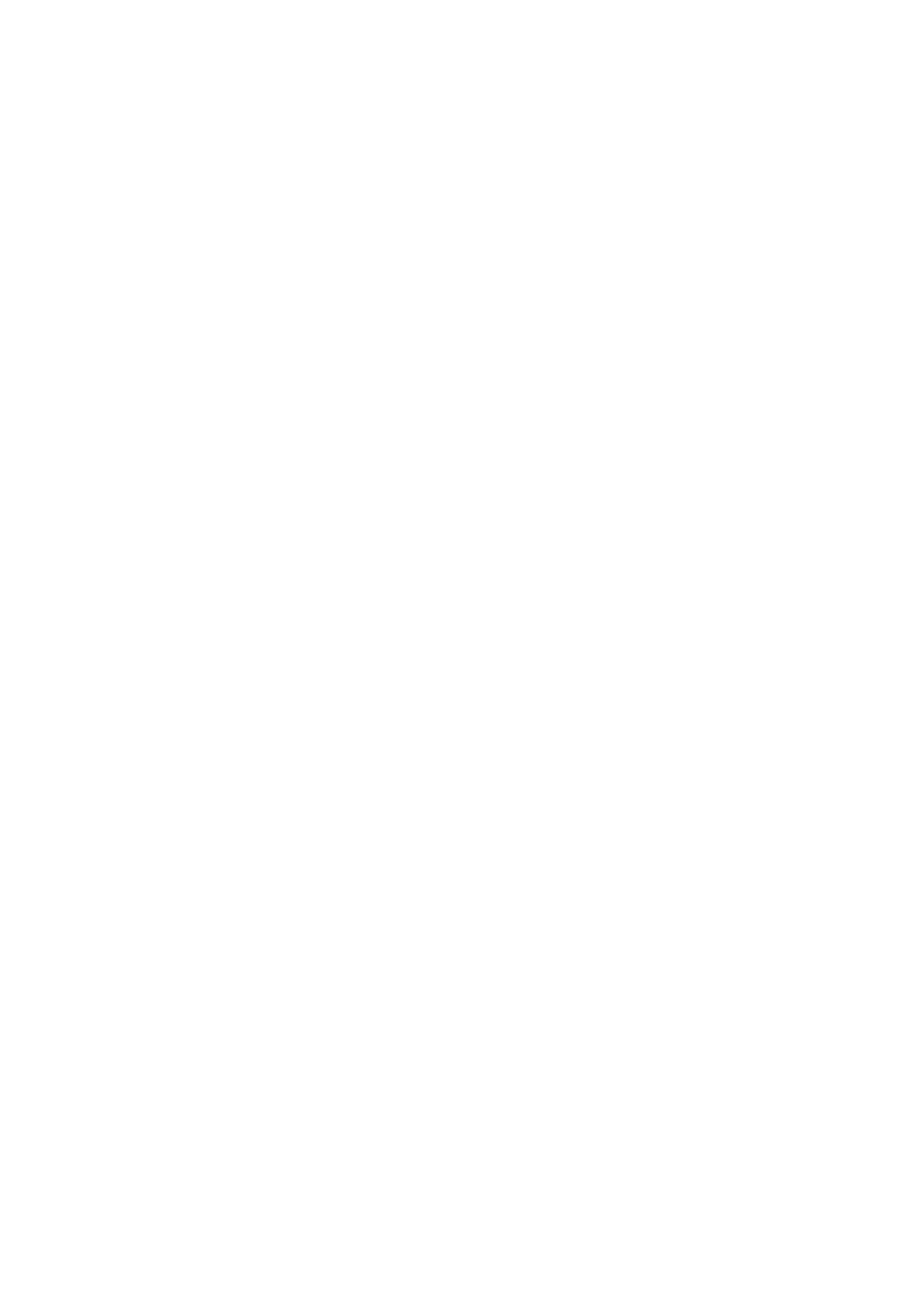

### **DIRECTORATE GENERAL FOR INTERNAL POLICIES**

## **POLICY DEPARTMENT C: CITIZENS' RIGHTS AND CONSTITUTIONAL**

**CONSTITUTIONAL AFFAIRS** 

## **Challenges to electoral participation in the European elections of 2014**

## **Restoring Electoral Faith: Prospects and Risks**

**NOTE** 

#### **Abstract**

This note examines the challenges arising in the context of the European Elections of 2014. Drawing on the history of the constitutional evolution of the EU it turns to analyse opportunities and possible risks related to prospect of turning the European elections into personalized contest for the presidency of the European Commission.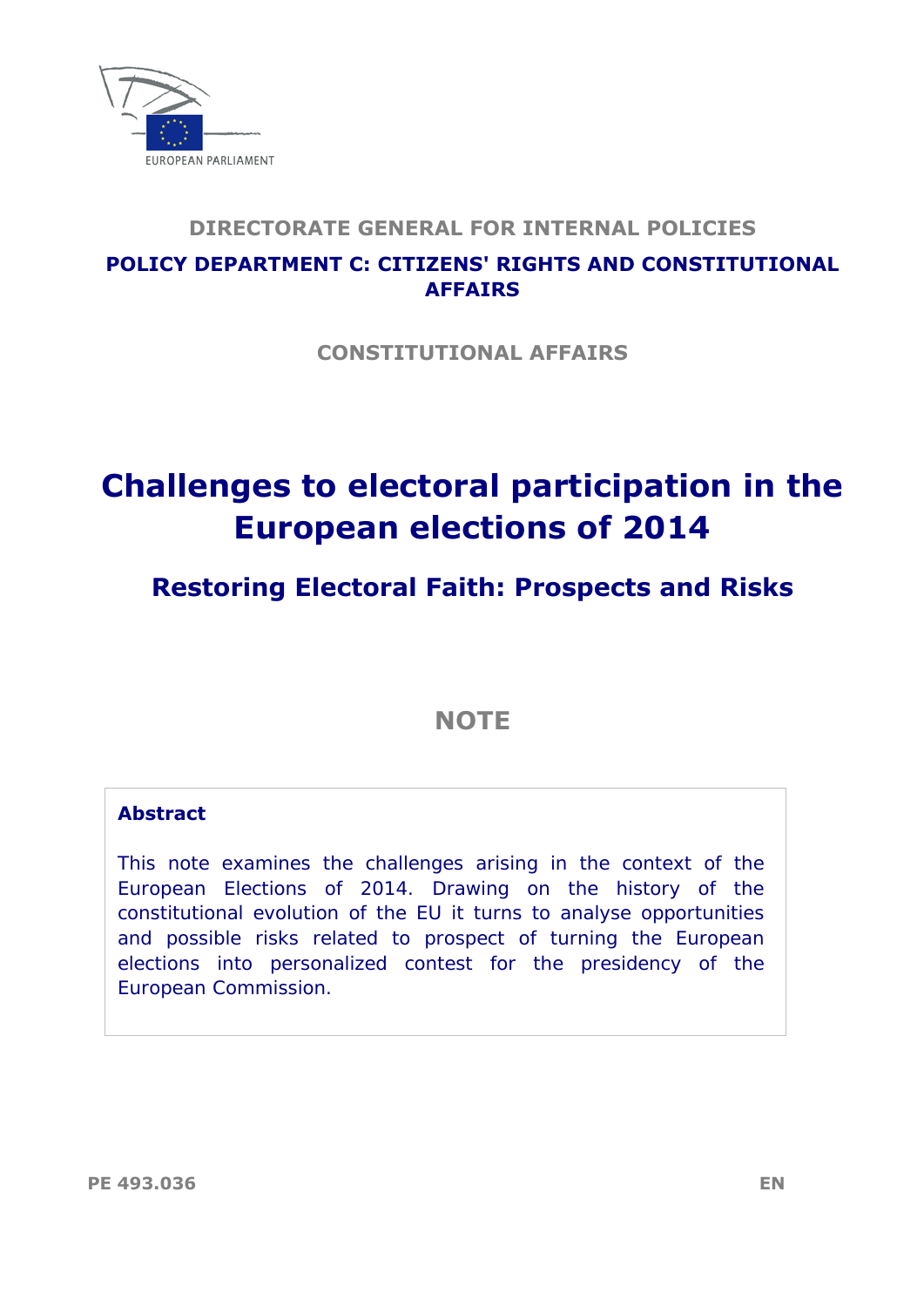This document was requested by the European Parliament's Committee on Constitutional Affairs.

#### **AUTHOR**

Professor Joseph H. H. Weiler, President, European University Institute, Florence1

#### **RESPONSIBLE ADMINISTRATOR**

Mr Petr Novak Policy Department Citizens' Rights and Constitutional Affairs European Parliament B-1047 Brussels E-mail: poldep-citizens@europarl.europa.eu

#### **LINGUISTIC VERSION**

Original: EN

#### **ABOUT THE EDITOR**

To contact the Policy Department or to subscribe to its newsletter please write to: poldepcitizens@europarl.europa.eu

Manuscript completed in November 2013. Source: European Parliament © European Union, 2013.

 http://www.europarl.europa.eu/studiesThis document is available on the Internet at:

#### **DISCLAIMER**

1

The opinions expressed in this document are the sole responsibility of the author and do not necessarily represent the official position of the European Parliament.

Reproduction and translation for non-commercial purposes are authorized, provided the source is acknowledged and the publisher is given prior notice and sent a copy.

<sup>&</sup>lt;sup>1</sup> The views expressed here are personal.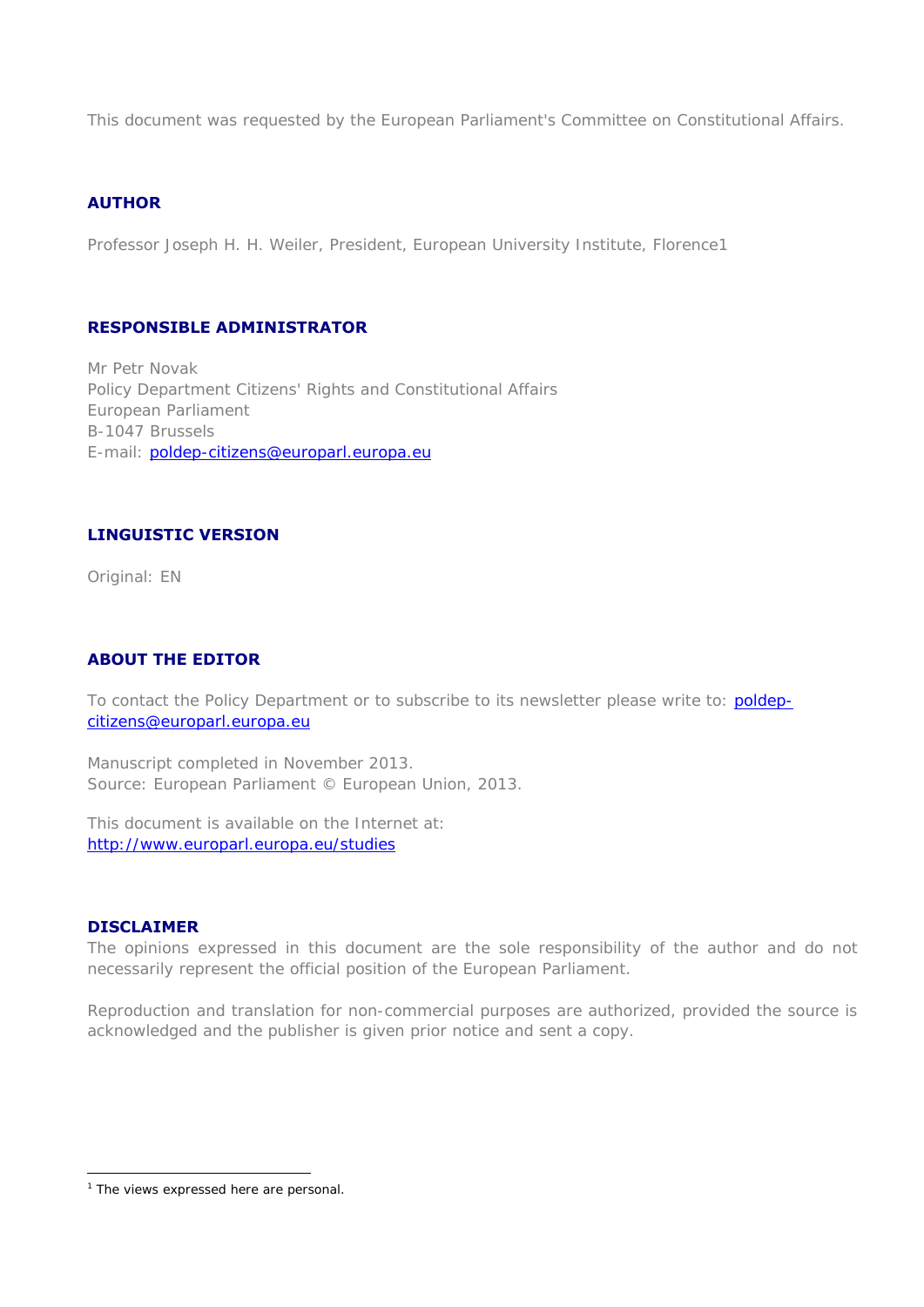### **CONTENTS**

| <b>1. A SHORT HISTORY</b>                           | 4 |
|-----------------------------------------------------|---|
| 2. THE DEMOCRATIC "PATCH" AND THE ELECTORAL PARADOX | 4 |
| 3. EXPLAINING THE DEMOCRATIC/POLITICAL DEFICIT      | 5 |
| 4. REVERSING THE TREND - PROSPECT AND RISKS         |   |
| <b>5. WHAT CAN GO WRONG?</b>                        |   |

<span id="page-4-0"></span>\_\_\_\_\_\_\_\_\_\_\_\_\_\_\_\_\_\_\_\_\_\_\_\_\_\_\_\_\_\_\_\_\_\_\_\_\_\_\_\_\_\_\_\_\_\_\_\_\_\_\_\_\_\_\_\_\_\_\_\_\_\_\_\_\_\_\_\_\_\_\_\_\_\_\_\_\_\_\_\_\_\_\_\_\_\_\_\_\_\_\_\_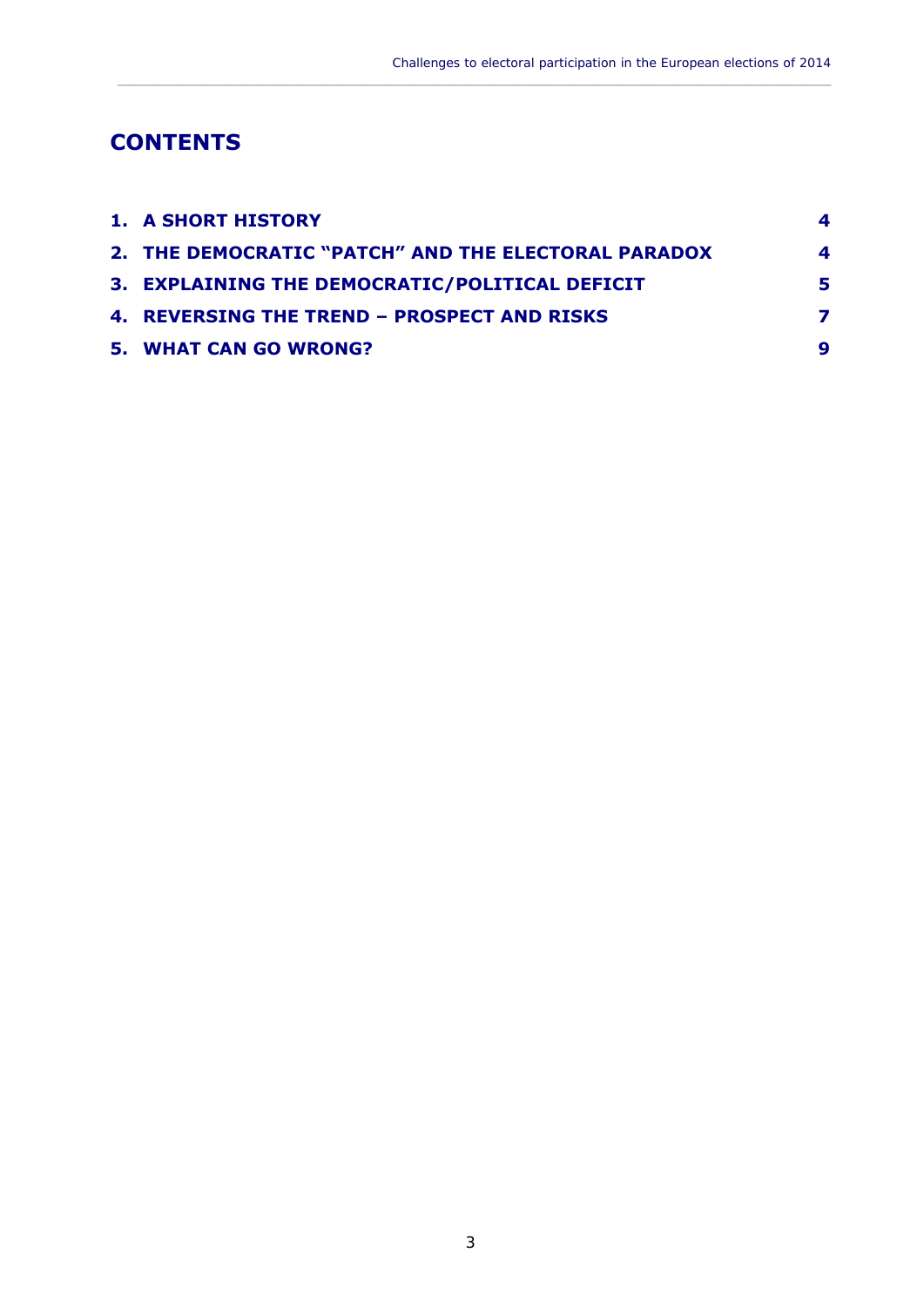### **1. A SHORT HISTORY**

In its institutional design the European Union is like a 2013 car running with an engine designed in the 50s and 60s.

<span id="page-5-0"></span>**\_\_\_\_\_\_\_\_\_\_\_\_\_\_\_\_\_\_\_\_\_\_\_\_\_\_\_\_\_\_\_\_\_\_\_\_\_\_\_\_\_\_\_\_\_\_\_\_\_\_\_\_\_\_\_\_\_\_\_\_\_\_\_\_\_\_\_\_\_\_\_\_\_\_\_\_\_\_\_\_\_\_\_\_\_\_\_\_\_\_\_\_** 

governmental action within the Council. The original governance structure of European Integration was not designed for democratic control at the Union level. The word democracy is nowhere to be found in the Schuman Declaration. And, as is well known, the original "parliament" – the Assembly – was little more than a talking shop. In some areas there was a requirement of consultation before adoption of Union law by Commission and Council. Frequently, however, the 'deal was done' prior to consulting Parliament. The day the Parliamentary 'Avis' was delivered, the legislation was adopted. Even that limited consultation requirement was, in its execution, a pro-forma gesture. Since decision making required unanimity, it was assumed that democratic legitimation would take place through national parliamentary control over

As the volume of European legislative and administrative activity expanded and then exploded and especially once majority voting was introduced, it became increasingly apparent that this old model of control through national parliament was illusory. The result was a gaping democracy deficit at the heart of European decision making.

their reality was all about domestic governance. The first direct elections to the European Parliament in 1979 proved, however, a disappointment: A "mere" 64% of eligible European electors turned out to vote. This number was low by comparison to national elections. Even more worrying was the fact that electoral campaigns were national in content: The issues debated and the results reflected domestic politics within each of the Member States, typically an expression of approval or disapproval of the Member State government. They were European Elections in name only;

The standard explanation was that with a weak Parliament with no decisive say in European legislation, a wise electorate was not willing to waste its time and mental effort on a elections which would have no effect on European politics. Why bother to vote? And those who did were not thinking of Europe but on passing judgment on national governments.

### **2. THE DEMOCRATIC "PATCH" AND THE ELECTORAL PARADOX**

The democracy deficit did not go unnoticed. In a series of IGCs the powers of the European Parliament were progressively increased until – on the eve of the last elections in 2009 – one could veritably characterize the Parliament as a Co-Legislator with the Council. One should be honest: For decades there was shared political understanding that empowering Parliament was the solution to the democracy deficit. If the diagnosis was that the weakness of the Parliament accounted for the low electoral turnout, then an increase in Parliamentary power would reverse that trend.

Reality confounded the theory. In each of the subsequent elections, Europe voted for a Parliament with increased powers. In each election there was a decrease in voter turnout.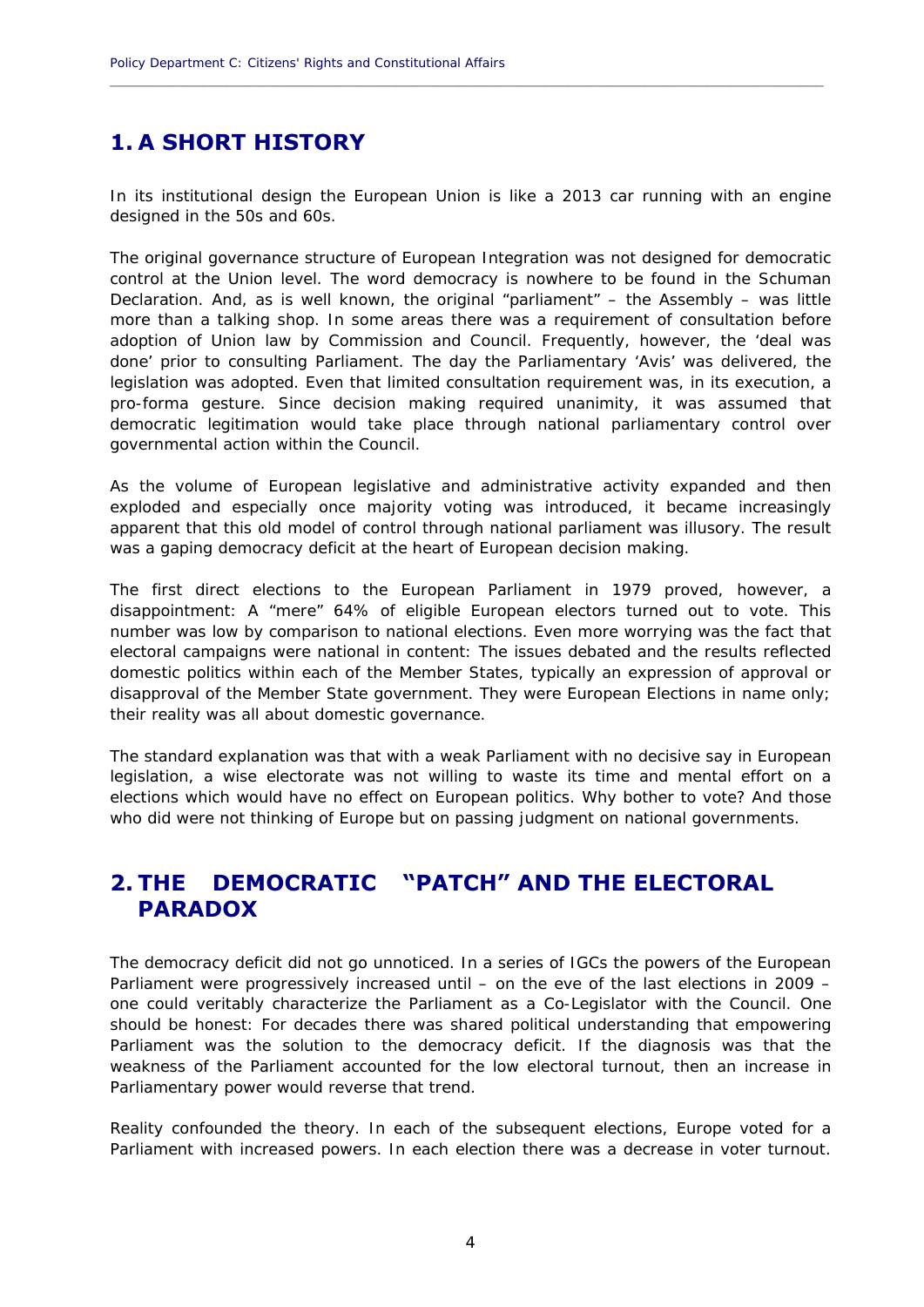In the last elections in 2009 the turnout hit a record low: 43%. In some Member States it was in the low 20%.

<span id="page-6-0"></span>**\_\_\_\_\_\_\_\_\_\_\_\_\_\_\_\_\_\_\_\_\_\_\_\_\_\_\_\_\_\_\_\_\_\_\_\_\_\_\_\_\_\_\_\_\_\_\_\_\_\_\_\_\_\_\_\_\_\_\_\_\_\_\_\_\_\_\_\_\_\_\_\_\_\_\_\_\_\_\_\_\_\_\_\_\_\_\_\_\_\_\_\_** 

Consider: A 'talking shop' Parliament in 1979 with a turnout in the mid 60%. The true colegislator in 2009 and a turnout which is almost two thirds of that – an in absolute terms a figure so low that it compromises the legitimacy not just of the Union but of Parliament itself to hold itself out as a veritable *vox populi*.

One cannot point the finger at Parliament itself. It has streamlines its operation. Its work has been effective on discreet measures. It has cleaned up the 'gravy train' reality and image. It is by most accounts a serious professional chamber the parliamentary operation of which compares well with national parliaments.

Euro-Parliamentarians scratch their head and in some deep sense feel deceived by the people – that is the impression I have received from discussion with many. Should we follow Brecht's vicious quip: The people have disappointed; let's change the people?

 democratic legitimation. The remedy is not "work harder" as some journalists lazily comment or 'we must explain ourselves better to the electorate' as many Parliamentarians regularly parrot – echoing that pernicious Marxist concept of false consciousness. The people, it seems to me, are wise enough. The problem is not Parliament or Parliamentarians. It is structural, deep in the design of European governance, that 1960s engine not built for Euro-Parliamentary

### **3. EXPLAINING THE DEMOCRATIC/POLITICAL DEFICIT**

 Voters, the people, get to choose: who will govern, what the shape of government will be. At the heart of the electoral facet of liberal democracy in all its variants – whether the French Presidential system or the British Parliamentary one and all others – is choice. One-party states, even where there is an election and a vote, are not considered democratic because of the absence of choice. And even in multi-party *polities*, when the political and economic powers are such, through say, control of the media, that it is always the same party (and always with huge majorities) that gets elected, we consider such as an illusion of democracy: Voters must have an effective way to rid themselves of a government they do not like, and to change, in some ways, the course of politics and policy. Here then is a corollary proposition to choice: Democracy without Politics – is not democracy. By politics I mean, typically, parties with different ideological orientations, with different teams of leadership and with different programmatic platforms.

The unpalatable truth is the following: With all its increased powers it still makes no (appreciable) difference to Europe and in Europe whether and how the people vote for the European Parliament. The problem is, as I just said, not the quality of Parliamentarians (which is the same as in national politics ranging from the superb to the laughable) nor gravy trains or anything of the sort. It is. I believe, and as I have argued ad nauseam including before this Chamber, structural, deriving from the very design of governance in the EU.

Europe is Governance without Government and herein is the problem. In essence, the two primordial features of any functioning democracy are missing – the grand principles of accountability and representation.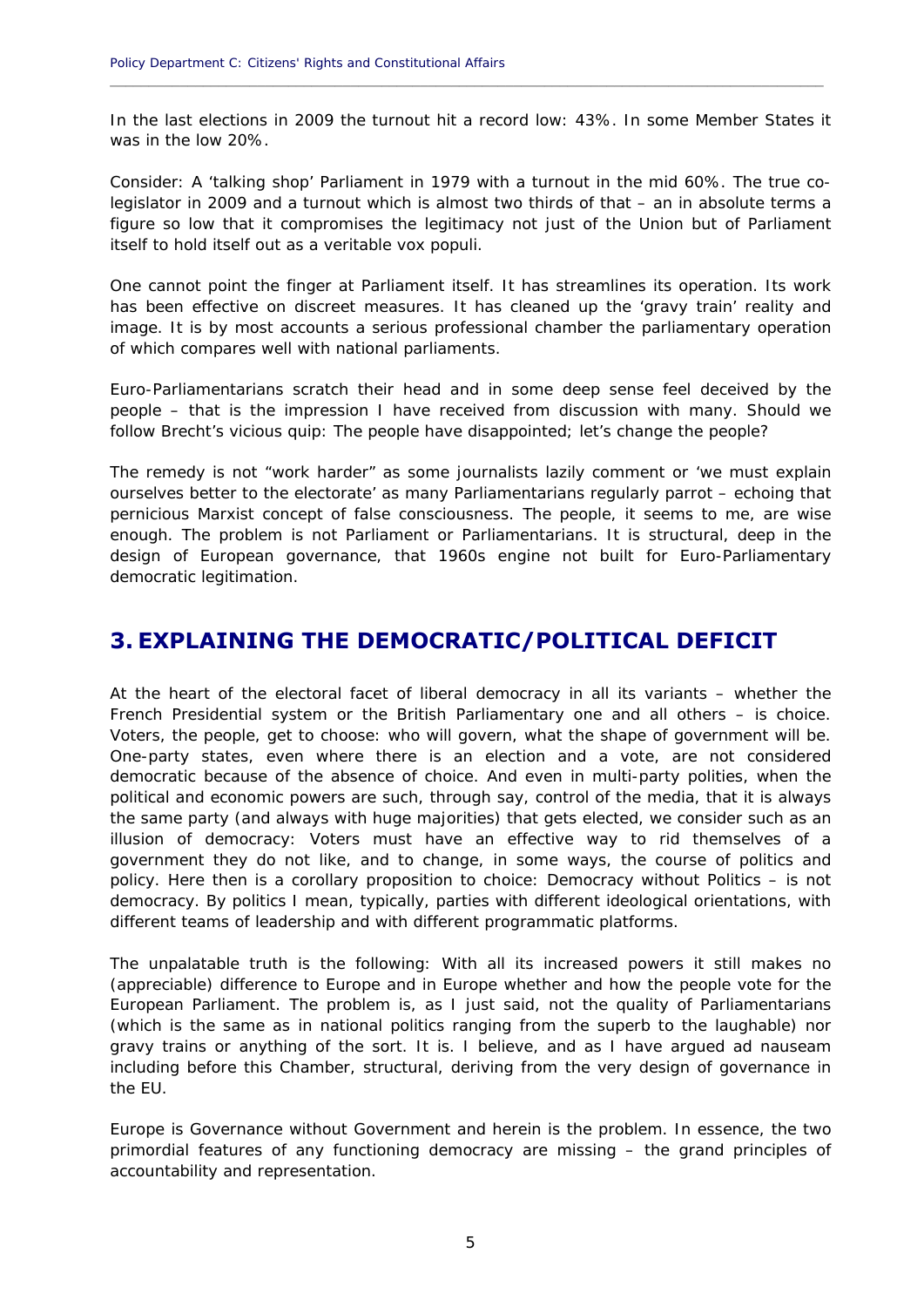As regards accountability, even the basic condition of representative democracy that at election time, the citizens "can throw the scoundrels out" – that is replace the government – does not operate in Europe. The form of European governance is such that there is no 'government' to throw out. Dismissing the Commission by Parliament is not quite the same, not even remotely so.

<span id="page-7-0"></span>**\_\_\_\_\_\_\_\_\_\_\_\_\_\_\_\_\_\_\_\_\_\_\_\_\_\_\_\_\_\_\_\_\_\_\_\_\_\_\_\_\_\_\_\_\_\_\_\_\_\_\_\_\_\_\_\_\_\_\_\_\_\_\_\_\_\_\_\_\_\_\_\_\_\_\_\_\_\_\_\_\_\_\_\_\_\_\_\_\_\_\_\_** 

Startlingly, but not surprisingly, political accountability at the EU level is remarkably weak. Lisbon Agenda, the very story of the defunct "Constitution" to mention not to mention There have been some spectacular political failures of European governance. The embarrassing Copenhagen climate fiasco; the weak (at best) realisation of the much touted various contours in the Euro-saga. At times of failure national politicians can sanctimoniously point to "Europe" and at the European level responsibility for any failure is so entangled between Commission, Council and Parliament with their respective "Presidents" that somehow political responsibility is never claimed. Failure is always an orphan.

 distinct from personal accountability for misconduct in the annals of European integration. It is hard to point in these instances of failure and others to any measure of political accountability, of someone paying a political price, as would be the case in national politics. In fact it is difficult to point to a single instance of accountability for political failure as

European governance. It is not designed for political accountability. *Nota Bene*: This is not, decidedly not, a story of corruption or malfeasance – Europe is good at rooting out politicians whose conduct does not meet high standards of probity -- but one of structural weakness. My argument is that this failure is rooted in the very structure of

In similar vein, it is impossible to link in any meaningful and systematic way the results of elections to the European Parliament to the performance of the political groups within the preceding parliamentary session, in the way that is part of the mainstay of political accountability within member states. Structurally, dissatisfaction with 'Europe' has no channel to affect, at the European level, the agents of European governance.

Likewise, at the most primitive level of democracy, there is simply no moment in the civic calendar of Europe where the citizen can influence directly the outcome of any policy choice facing the Community and Union in the way that citizens can when choosing between parties which offer more or less sharp distinct programs at the national level. The political colour of the European Parliament only very weakly gets translated into the legislative and administrative output of the Union.

The 'political deficit', to use the felicitous phrase of Renaud Dehousse, is at the core of the democracy deficit. The Commission, by its self-understanding, linked to its very ontology, cannot be 'partisan' in a right-left sense, neither can the Council, by virtue of the haphazard political nature of its composition. Democracy normally must have some meaningful mechanism for expression of voter preference predicated on choice among options, typically informed by stronger or weaker ideological orientation. That is an indispensable component of politics. Democracy without politics, as I indicated, is in my view an oxymoron. And yet, that is not only Europe, but it is also a defining feature of Europe – the 'non-partisan' nature of the Commission – that is celebrated. And for many good reasons. The stock phrase found in endless student text books and the like, that the Supranational Commission vindicates the European interest, whereas the intergovernmental Council is a clearing house for Member State interest, is, at best, naïve.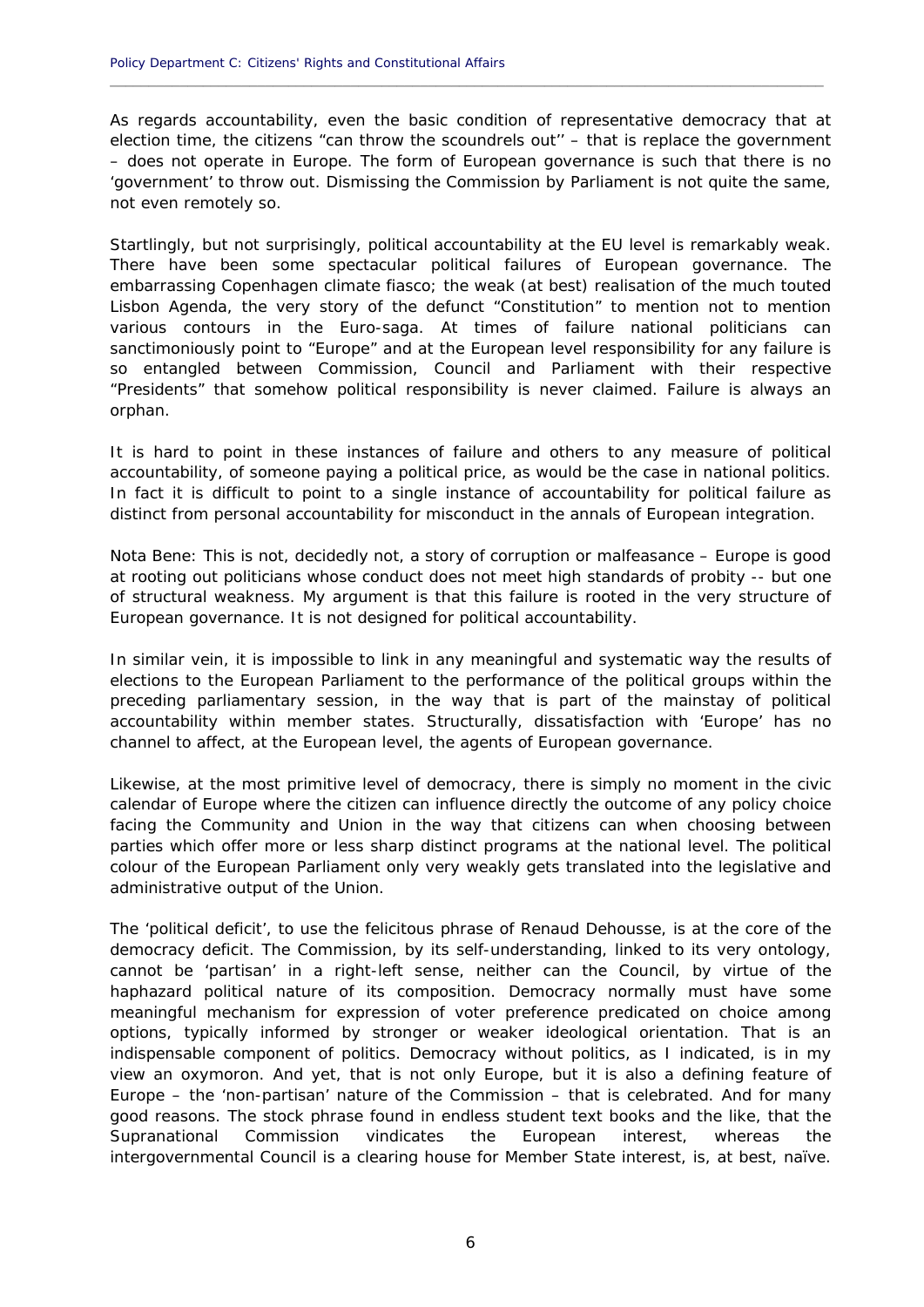times explicit, but even if implicit always present? Does the 'European interest' not necessarily involve political and ideological choices? At

<span id="page-8-0"></span>**\_\_\_\_\_\_\_\_\_\_\_\_\_\_\_\_\_\_\_\_\_\_\_\_\_\_\_\_\_\_\_\_\_\_\_\_\_\_\_\_\_\_\_\_\_\_\_\_\_\_\_\_\_\_\_\_\_\_\_\_\_\_\_\_\_\_\_\_\_\_\_\_\_\_\_\_\_\_\_\_\_\_\_\_\_\_\_\_\_\_\_\_** 

Thus the two most primordial norms of democracy, the principle of accountability and the principle of representation are compromised in the very structure and process of the Union.

Against these structural defects in European accountability and representation it should surprise no one, least of all, Members of the European Parliament why voter turnout is in decline reaching historical lows.

### **4. REVERSING THE TREND – PROSPECT AND RISKS**

2014 offers for the very first time the prospect of meaningful change. The idea has been the books for decades (!) including in my books. But good ideas that remain in books are just such. They collect dust together with the books which contain them.

Credit thus should go to the current Parliament and its President for turning the next election to a de-facto race also for Presidency of the Commission.

This is an important ground breaking move. All political 'families' (the current nomenclature for nascent European parties) it seems will field their respective candidates. The idea is simple: When voting for the European Parliament voters will, effectively, be voting for the next President of the Commission. It will be impossible, it is argued convincingly, for the European Council to override such choice 'by the people(s)' and impose one of their backroom, non-transparent, rabbit-out-of-the-hat choices on Europe.

 democracy enhancing challenges. And much more. I do not need to spell it out here. The potential importance for European democracy of this development if it is realized is as great or greater than anything proposed in the defunct Constitution and interestingly and significantly it can happen without any changes to the current Treaties, demonstrating, yet again, the primacy of politics over law. It will not only be that voters for the first time will have choice – but the very organization of the elections with competing candidates will, in and of itself, have the potential of a huge contribution to the much vaunted and much absent European public space. It will pose real challenges to the media (Just think of the challenge of organizing TV debates, now a *sine-qua-non* of electoral politics.) Good,

You note the caution in my assessment: I speak of "potential importance." Why only potential? And I mention risks. What are these?

The first risk is that of a mere beauty contest. Yes, there will be candidates but they end up saying more or less the same thing: Transparency, subsidiarity, full employment with really not much to choose among them, other than their mediatic appeal. This is already partly a reality of contemporary politics in Europe and elsewhere, but in elections to the European Parliament the risk is greater: It is hard to see the appeal of, say, a German candidate in, say, Portugal; or a French candidate in, say, Ireland – hardly known, not speaking the language, not having, perhaps, celebrity status (regardless of twitting, and facebooking etc) as a means of galvanizing the electorate. It might even have a negative effect, perhaps even strengthening the local – Anti-Europe candidate which now exists in so many of the Member States.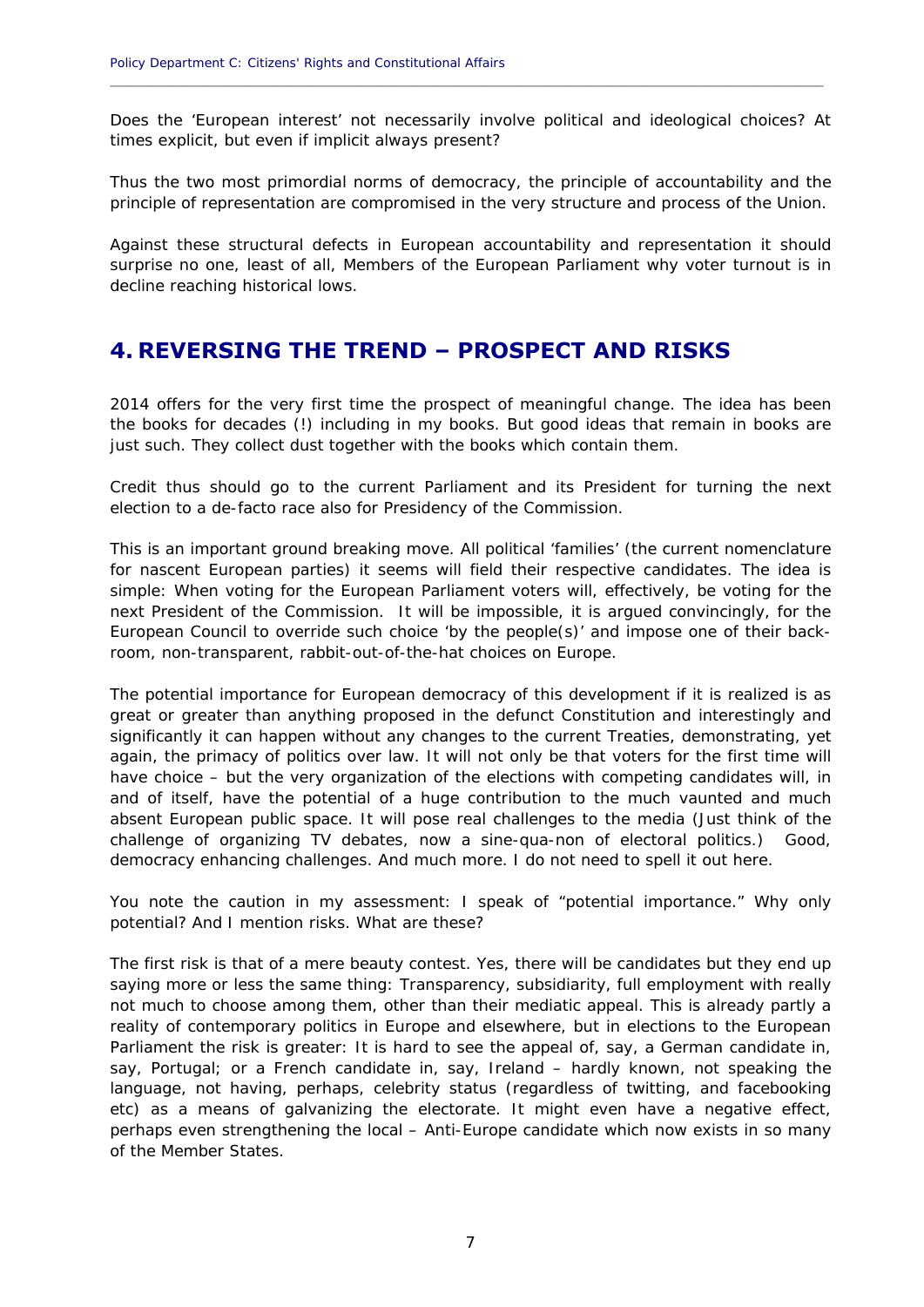If this potentially transformative mountain is not to breed a political molehill, if the choice offered is not to be reduced to a (potentially ineffective) political beauty contest, there are two questions which the candidates will have to be asked again and again:

<span id="page-9-0"></span>**\_\_\_\_\_\_\_\_\_\_\_\_\_\_\_\_\_\_\_\_\_\_\_\_\_\_\_\_\_\_\_\_\_\_\_\_\_\_\_\_\_\_\_\_\_\_\_\_\_\_\_\_\_\_\_\_\_\_\_\_\_\_\_\_\_\_\_\_\_\_\_\_\_\_\_\_\_\_\_\_\_\_\_\_\_\_\_\_\_\_\_\_** 

opponent?  $1<sub>1</sub>$ What in your program for Europe differentiates you from the other mainstream candidates? How will your Europe, *programmatically and policy wise*, be different from the Europe of your Christian Democrat or Green or Liberal or Socialist

particularly bitter. Politics without 'politics' is, as noted above, not democracy. If the contest develops into a European version of motherhood and apple pie – issues on which all candidates essentially agree, the cynical blow to European democracy will be

particularly bitter. Politics without 'politics' is, as noted above, not democracy.<br>2. How will you ensure, if elected, that the Commission of which you will be President, will actually pursue the policy preferences to which you are committed  $2.$ and on which you were elected? Will you be willing to use the powers the Treaty gives you to ensure that at least a majority of Commissioners will share your principal preferences – without whose support your commitments risk remaining a dead letter?

Even if a candidate is willing to take up the challenge of the first question and commit to policy preferences which present a real, rather than beauty contest, choice to the European electorate, this will be of little impact in vindicating the principle of representation discussed above if such preferences, by and large, are not translated into the Commission program. And that cannot happen if the Commission is not committed, by and large, to similar preferences. The powers of the President alone to shape the policies of the Union are limited in the extreme and it would be a deception to suggest to the electorate otherwise. By contrast, a Europe with a politically committed President, a supportive College of Commissioners and a majority or plurality in the European Parliament represents a new and radically different Europe.

large. If that is the choice presented to the electorate, if the media plays along – and the so called Fourth Estate will have a huge role in determining whether this exercise really brings about the sea-change in electoral interest – there really is a chance that one will have reversed the trend of electoral apathy so inimical to the EP and to European democracy at

 the Institutions of the Union but an adaptation of the political culture of the polity as a whole with not insignificant trade-offs. And herein, alongside the great promise, lies, too, the equally great risk. The ideological politicization of the Commission and, in its wake, the politicization of Europe as a whole, is a whole new ball game. It would require not only a huge shift in the Institutional culture of

 has its values. Transition will not be easy. There was and is good reason for the 'political neutrality' of the Commission: It provided a different kind of legitimacy – the ability to say that the Commission is "above politics" that it represents all Europeans, that it represents the interests of Europe etc. It is something of a false assumption that when you have in a polity a, say, Center-Right or Center-Left government they do not work for the whole polity and that the prime minister is not the prime minister of all citizens. That, too, is part of the discipline of true democracy. But for years we have acculturated the European public to think along this neutral paradigm which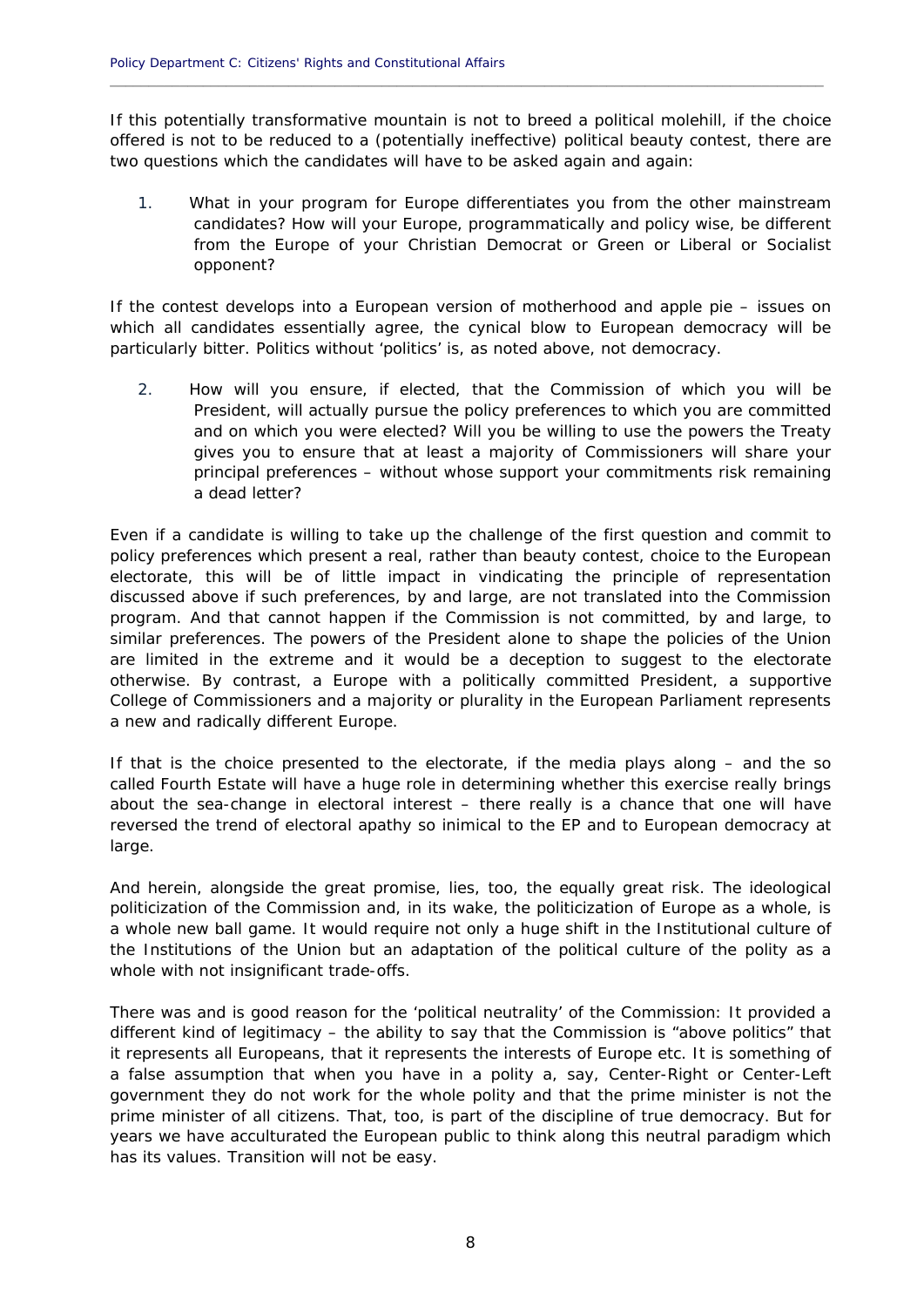Think of the new paradigm of popular social and political attitudes to Europe in a country whose internal majority is at odds with the Union's overall political orientation as expressed in EP elections. Nothing new in federal states, but altogether new in Europe. Here, too, the reader does not need me to spell out all the trade-offs. There is no easy answer. The difficulty may be expressed as follows:

<span id="page-10-0"></span>**\_\_\_\_\_\_\_\_\_\_\_\_\_\_\_\_\_\_\_\_\_\_\_\_\_\_\_\_\_\_\_\_\_\_\_\_\_\_\_\_\_\_\_\_\_\_\_\_\_\_\_\_\_\_\_\_\_\_\_\_\_\_\_\_\_\_\_\_\_\_\_\_\_\_\_\_\_\_\_\_\_\_\_\_\_\_\_\_\_\_\_\_** 

The political status-quo in terms of democratic legitimation is non-sustainable. The move to a new paradigm comes with serious risks. What a deliciously and invigorating choice for the European leadership. Hold the 2014 elections on a business-as-usual model and risk a further decline in European democratic legitimacy, leaving the only "exciting" campaign platforms to come from the burgeoning radical anti-European parties on the extreme left and right. Go for a political Europe and risk a paradigm shift with many unknowns.

### **5. WHAT CAN GO WRONG?**

1

Several things can derail the prospect of this new paradigm:

- legitimation and whose election was not a gift of the European Council. 1. A dreaded backroom deal to derail the whole idea. I believe that the process has gone far enough ahead to minimize this possibility. Make no mistake, however: The governments of the Member States might be quite hostile to all of this – not least a President of the Commission who enjoys a measure of direct or semi-direct popular
- questions forcing them to define themselves politically. legitimation and whose election was not a gift of the European Council.<br>2. The Anti-Europe resurgence dominates the election. This might end up with an unintended beauty contest version of the new paradigm – i.e. different politicians vying for votes not based on real policy choices presented to the electoral but on their overall mediatic success and a centric platform that does little more than 'defending Europe'. One should be very clear: Democracy means that all legitimate voices are part of the process and there is nothing in and of itself shameful in running in the elections on an Anti-European platform (so long as it is not marred by racist and xenophobic positions which fall foul of the law). My point is that if the elections turn to be a 'referendum on Europe' rather than different approaches how the Union should exercise its powers, the 'political choice' moment will be reduced to a single issue at the expense of the real promise of the new paradigm. All things told, a beauty contest would still be an improvement on the status quo. But it has its own political risks – apart from its normative unattractiveness. The electorate might see through it, leading to further disenchantment; or, the electorate will simply not allow it, in the sense of asking the competing candidates type 2
- choose. $2$ questions forcing them to define themselves politically.<br>3. The most important risk is that the process itself will be a victim of entrenched apathy to the European elections. The Union and Parliament itself, and not just the candidates will have to be willing to spend considerable resources and using the most sophisticated new social media to put the "It's a new type of election' message clearly on the radar of European citizens. There will have to be far more collaboration among the candidates on a kind of Road Show in the various member states, so that local media and local electorates get to see not one candidate in isolation but get used to the idea of a slate of candidates from which they must

 tool to help citizens make an informed choice in the EP 2014 elections. This tool will allow users to compare their <sup>2</sup> At the European University Institute, the European Union Democracy Observatory (EUDO) is designing an online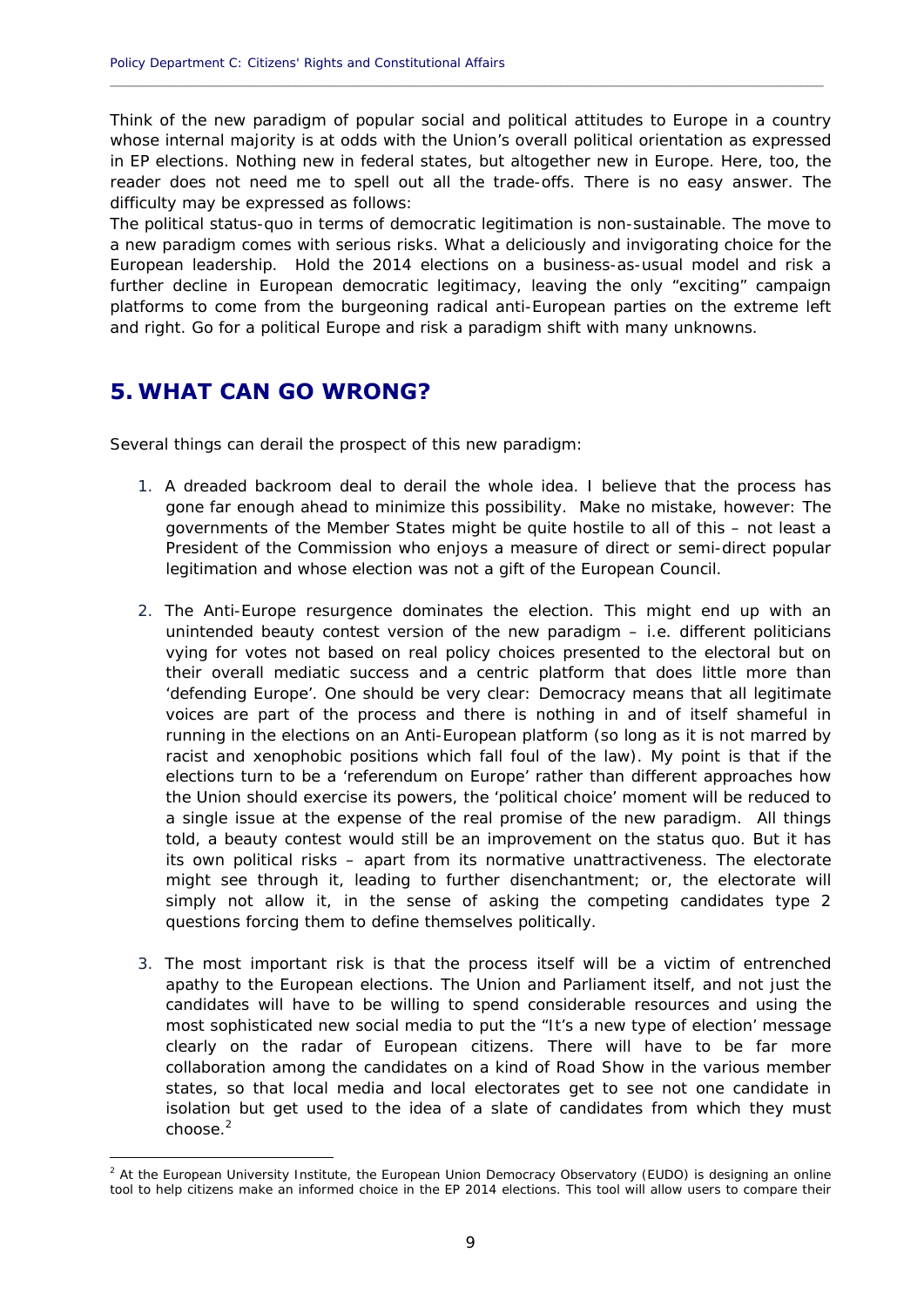**\_\_\_\_\_\_\_\_\_\_\_\_\_\_\_\_\_\_\_\_\_\_\_\_\_\_\_\_\_\_\_\_\_\_\_\_\_\_\_\_\_\_\_\_\_\_\_\_\_\_\_\_\_\_\_\_\_\_\_\_\_\_\_\_\_\_\_\_\_\_\_\_\_\_\_\_\_\_\_\_\_\_\_\_\_\_\_\_\_\_\_\_** 

<sup>1</sup>  with the platforms of the political parties. It will also allow European citizens to connect with each other, across political preferences on a multitude of issues with the positions held by the parties running in the elections. The 2014 tool builds on the very successful EU Profiler Voting Advice Application (www.euprofiler.eu) which helped 2.5 million citizens in the six weeks prior to the 2009 elections get tailor-made matches, in their respective languages, the entire continent – through their social media sites – based on their political affinities and independent language barriers.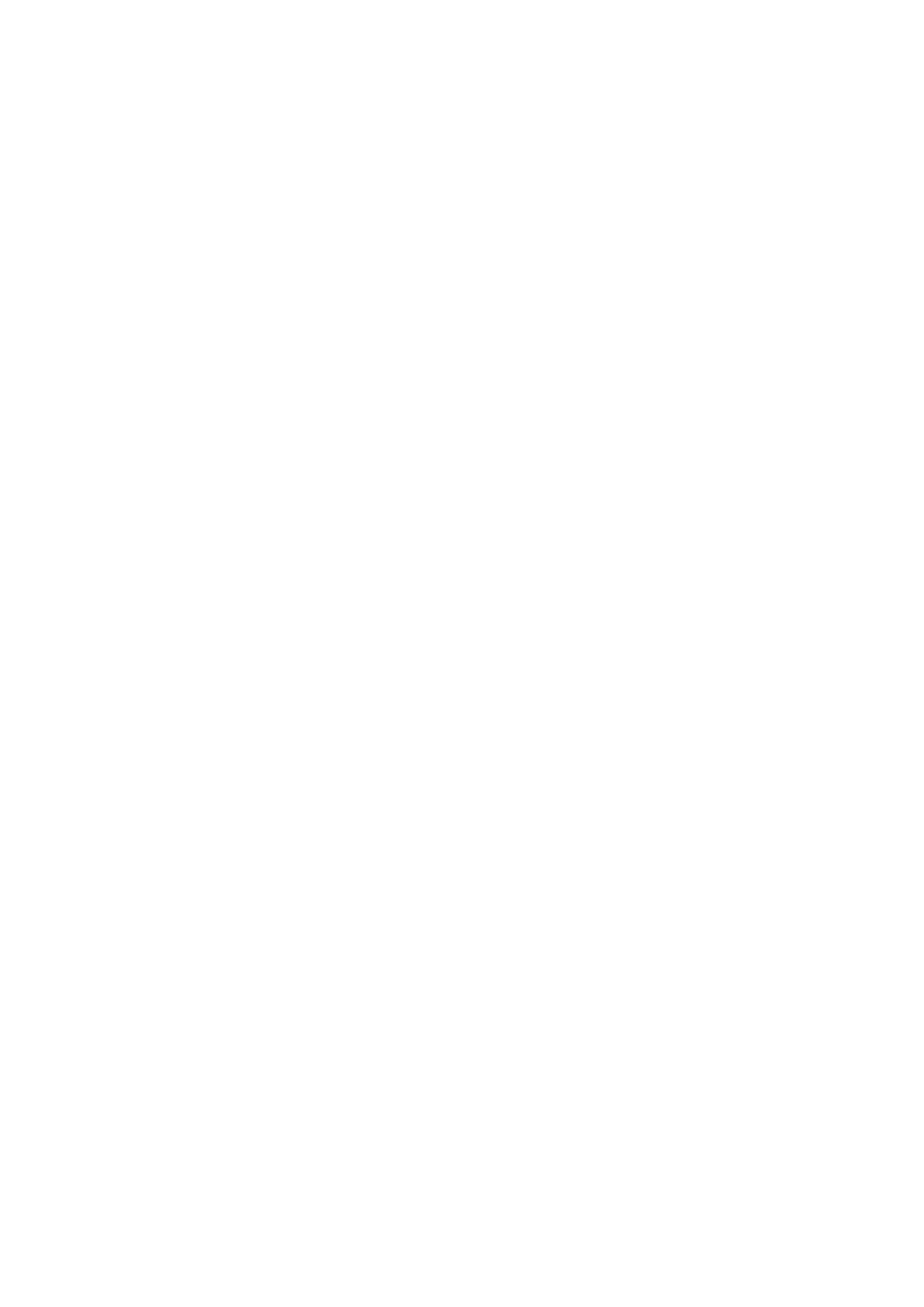

### **DIRECTORATE GENERAL FOR INTERNAL POLICIES**

### **POLICY DEPARTMENT C: CITIZENS' RIGHTS AND CONSTITUTIONAL AFFAIRS**

**CONSTITUTIONAL AFFAIRS** 

## **Reinforcement of citizens' involvement and participation**

### **NOTE**

#### **Abstract**

This Note identifies key predictors of political participation with a specific focus on the 2014 European Parliament elections and the role of the media in particular. It analyzes how national media cover EP elections and the effects the news coverage has on electoral turnout. It also identifies new developments in the light of changing media landscapes, social media, and the Lisbon treaty.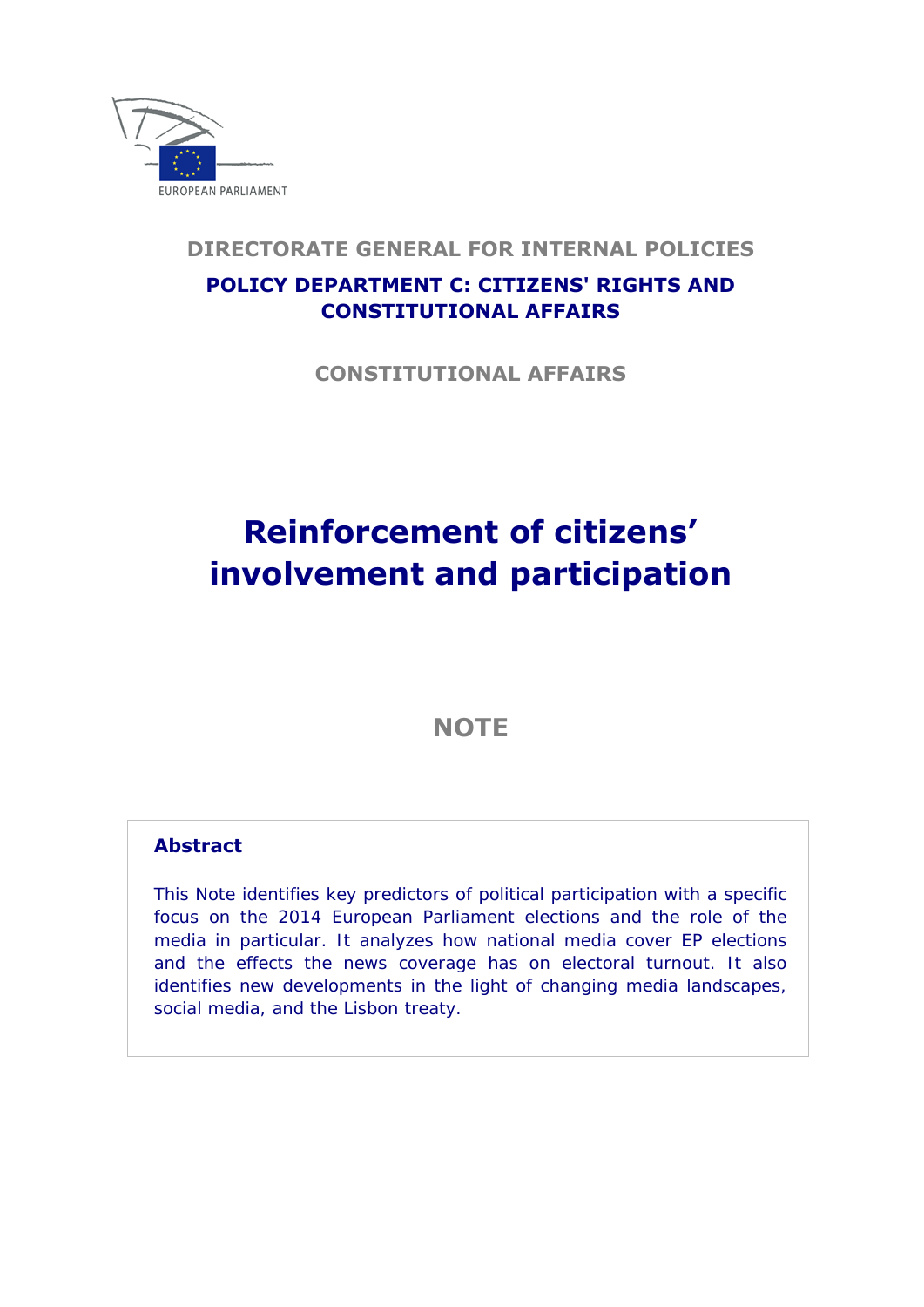This document was requested by the European Parliament's Committee on Constitutional Affairs.

#### **AUTHOR**

Prof.dr. Claes H. de Vreese, University of Amsterdam

#### **RESPONSIBLE ADMINISTRATOR**

Mr Petr Novak Policy Department Citizens' Rights and Constitutional Affairs European Parliament B-1047 Brussels E-mail: poldep-citizens@europarl.europa.eu

#### **LINGUISTIC VERSIONS**

Original: EN

#### **ABOUT THE EDITOR**

To contact the Policy Department or to subscribe to its monthly newsletter please write to: poldep-citizens@europarl.europa.eu

Manuscript completed in November 2013. Source: European Parliament © European Union, 2013.

This document is available on the Internet at: http://www.europarl.europa.eu/studies

#### **DISCLAIMER**

The opinions expressed in this document are the sole responsibility of the author and do not necessarily represent the official position of the European Parliament.

Reproduction and translation for non-commercial purposes are authorized, provided the source is acknowledged and the publisher is given prior notice and sent a copy.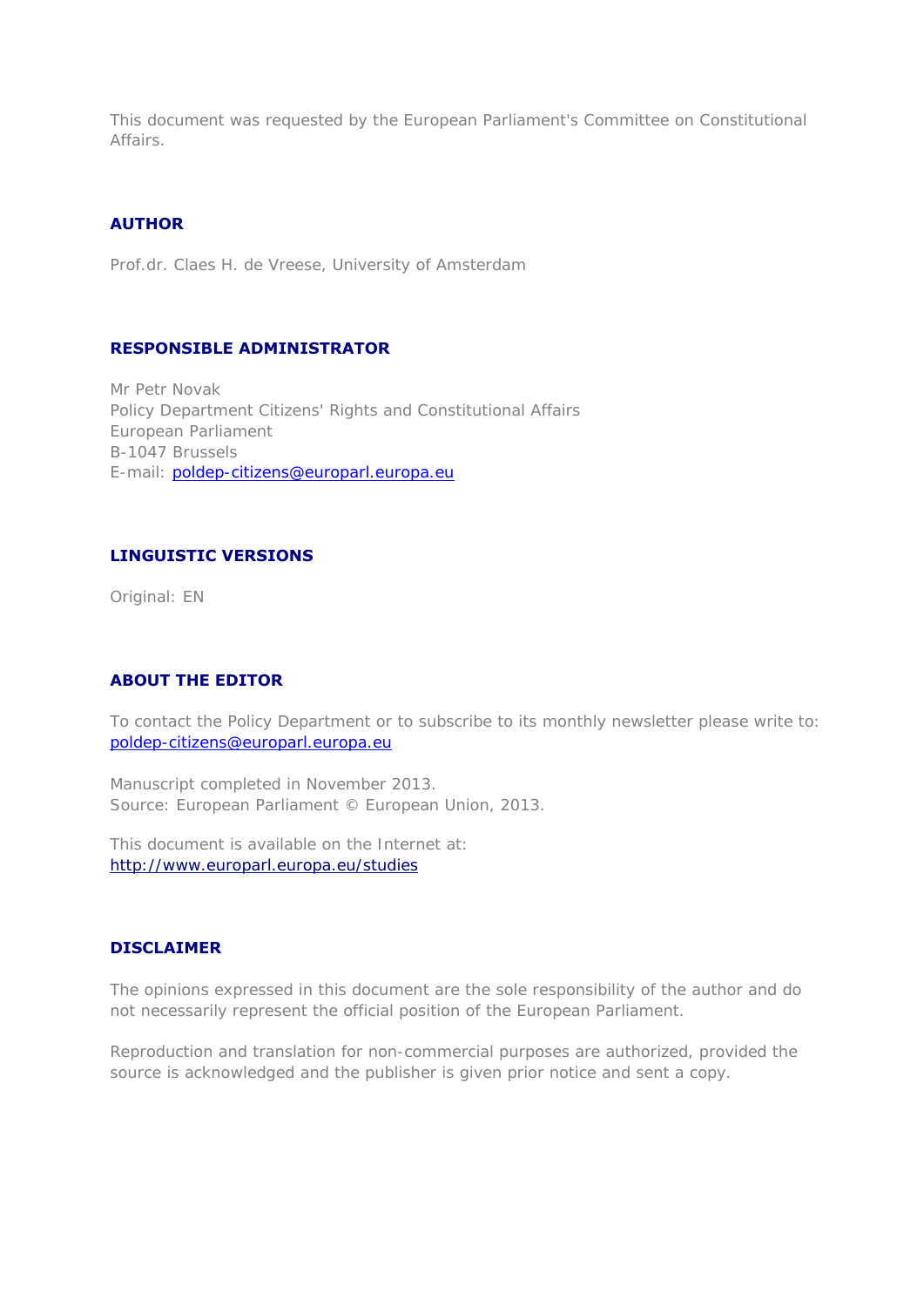### **CONTENTS**

| <b>LIST OF FIGURES</b> |                                                              | 15 |
|------------------------|--------------------------------------------------------------|----|
|                        | <b>EXECUTIVE SUMMARY</b>                                     | 16 |
|                        | 1. POLITICAL PARTICIPATION                                   | 17 |
|                        | 2. PREDICTORS OF PARTICIPATION                               | 17 |
|                        | 2.1. Individual level                                        | 18 |
|                        | 2.2. Contextual level                                        | 18 |
|                        | 2.3. EP specific                                             | 18 |
|                        | 3. THE ROLE OF MEDIA AND INFORMATION                         | 19 |
|                        | 3.1. Media Use                                               | 19 |
|                        | 3.2. Media coverage of EP elections                          | 20 |
|                        | 3.3. Effects of media exposure on turnout                    | 21 |
|                        | 4. NEW MEDIA, NEW OPPORTUNITIES, NEW MODES OF PARTICIPATION? | 21 |
|                        | <b>REFERENCES</b>                                            | 23 |
| <b>ANNEX</b>           |                                                              |    |

 $\_$  ,  $\_$  ,  $\_$  ,  $\_$  ,  $\_$  ,  $\_$  ,  $\_$  ,  $\_$  ,  $\_$  ,  $\_$  ,  $\_$  ,  $\_$  ,  $\_$  ,  $\_$  ,  $\_$  ,  $\_$  ,  $\_$  ,  $\_$  ,  $\_$  ,  $\_$  ,  $\_$  ,  $\_$  ,  $\_$  ,  $\_$  ,  $\_$  ,  $\_$  ,  $\_$  ,  $\_$  ,  $\_$  ,  $\_$  ,  $\_$  ,  $\_$  ,  $\_$  ,  $\_$  ,  $\_$  ,  $\_$  ,  $\_$  ,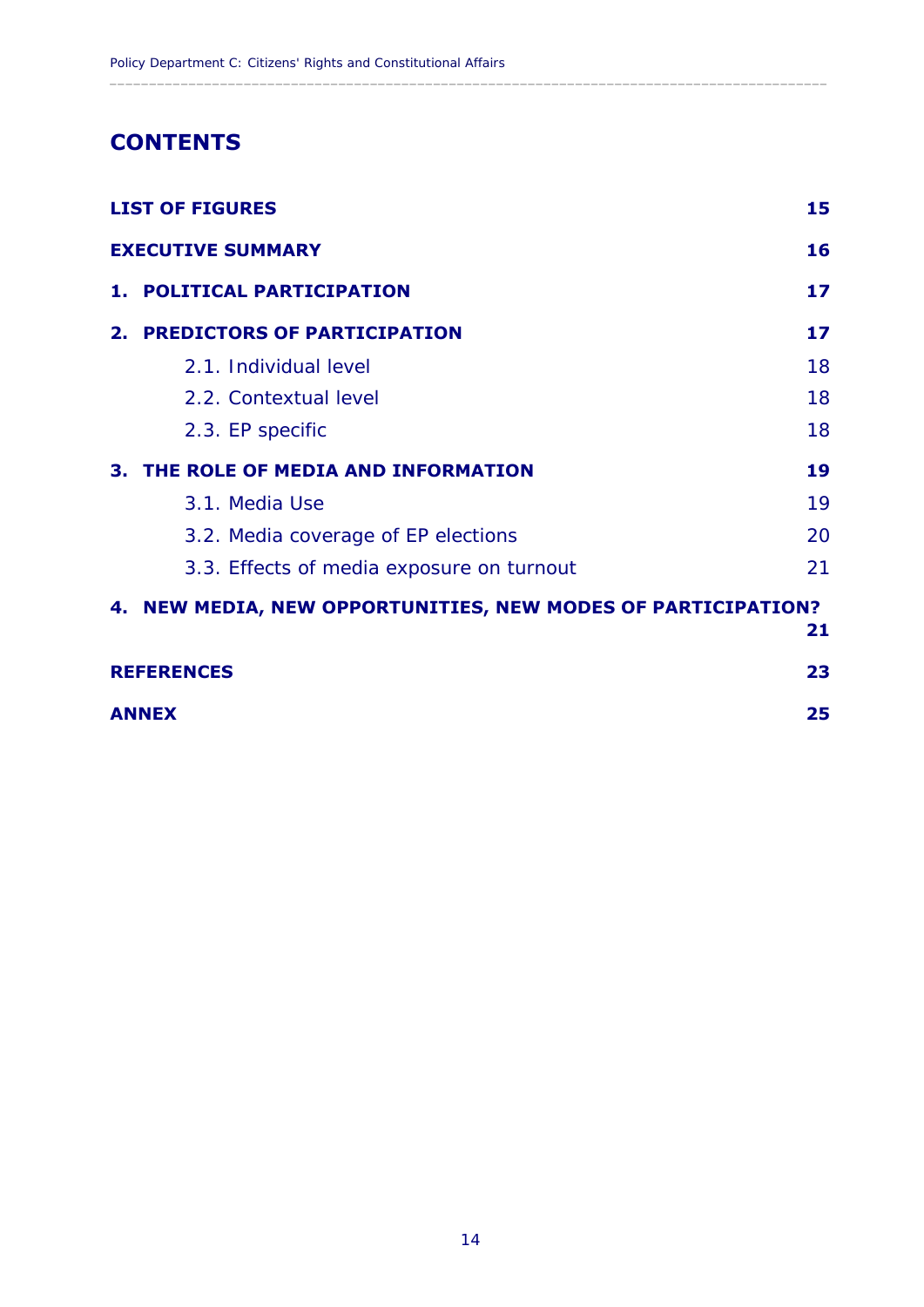### **LIST OF FIGURES**

| <b>Figure 1</b>                              |    |
|----------------------------------------------|----|
| Media usage during 2009 EP campaign          | 25 |
| <b>Figure 2</b>                              |    |
| Media usage during 2009 EP campaign          | 25 |
| <b>Figure 3</b>                              |    |
| Media usage during 2009 EP campaign          | 25 |
| <b>Figure 4</b>                              |    |
| Media coverage of EP elections               | 26 |
| <b>Figure 5</b>                              |    |
| Media coverage of EP elections               | 26 |
| <b>Figure 6</b>                              |    |
| Positive and negative evaluation in the news | 27 |
| <b>Figure 7</b>                              |    |
| Conflict framing in the news                 | 27 |
| <b>Figure 8</b>                              |    |
| Social media contacts, EP elections 2009     | 28 |

<span id="page-16-0"></span> $\_$  ,  $\_$  ,  $\_$  ,  $\_$  ,  $\_$  ,  $\_$  ,  $\_$  ,  $\_$  ,  $\_$  ,  $\_$  ,  $\_$  ,  $\_$  ,  $\_$  ,  $\_$  ,  $\_$  ,  $\_$  ,  $\_$  ,  $\_$  ,  $\_$  ,  $\_$  ,  $\_$  ,  $\_$  ,  $\_$  ,  $\_$  ,  $\_$  ,  $\_$  ,  $\_$  ,  $\_$  ,  $\_$  ,  $\_$  ,  $\_$  ,  $\_$  ,  $\_$  ,  $\_$  ,  $\_$  ,  $\_$  ,  $\_$  ,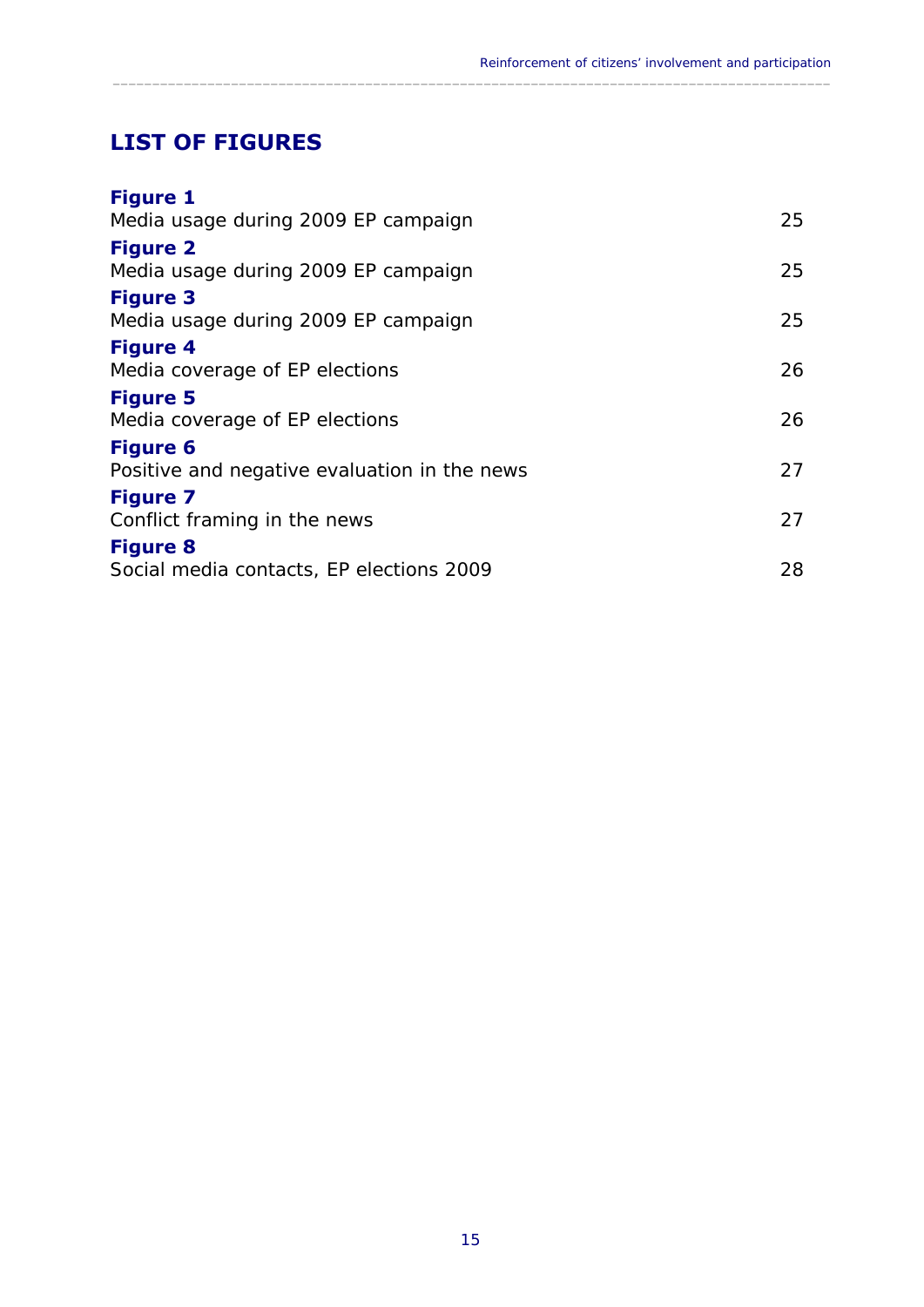### **EXECUTIVE SUMMARY**

Political and electoral participation are not guaranteed automatically in a democracy. In the light of dwindling participation in European Parliament elections, this Note provides an overview of key predictors for participation in EP elections, looking in particular on the role of the media, by pointing to research on what kinds of media coverage is especially effective in sparking citizen engagement and turnout.

<span id="page-17-0"></span> $\_$  ,  $\_$  ,  $\_$  ,  $\_$  ,  $\_$  ,  $\_$  ,  $\_$  ,  $\_$  ,  $\_$  ,  $\_$  ,  $\_$  ,  $\_$  ,  $\_$  ,  $\_$  ,  $\_$  ,  $\_$  ,  $\_$  ,  $\_$  ,  $\_$  ,  $\_$  ,  $\_$  ,  $\_$  ,  $\_$  ,  $\_$  ,  $\_$  ,  $\_$  ,  $\_$  ,  $\_$  ,  $\_$  ,  $\_$  ,  $\_$  ,  $\_$  ,  $\_$  ,  $\_$  ,  $\_$  ,  $\_$  ,  $\_$  ,

 participation in EP elections, with a specific analysis of the role of media and information. The aim of the present Note is to provide a comprehensive overview of predictors of The Note briefly summarizes the state of the art literature and makes a number of observations about:

> The usage of different media for political information during EP elections The coverage of the media of EP elections The effects of news coverage on electoral participation

participation. The Note concludes with a discussion of current developments, in particular with regards to new and social media, new opportunities post Lisbon, and new modes of political participation.<br>
16<br>
16<br>
16<br>
16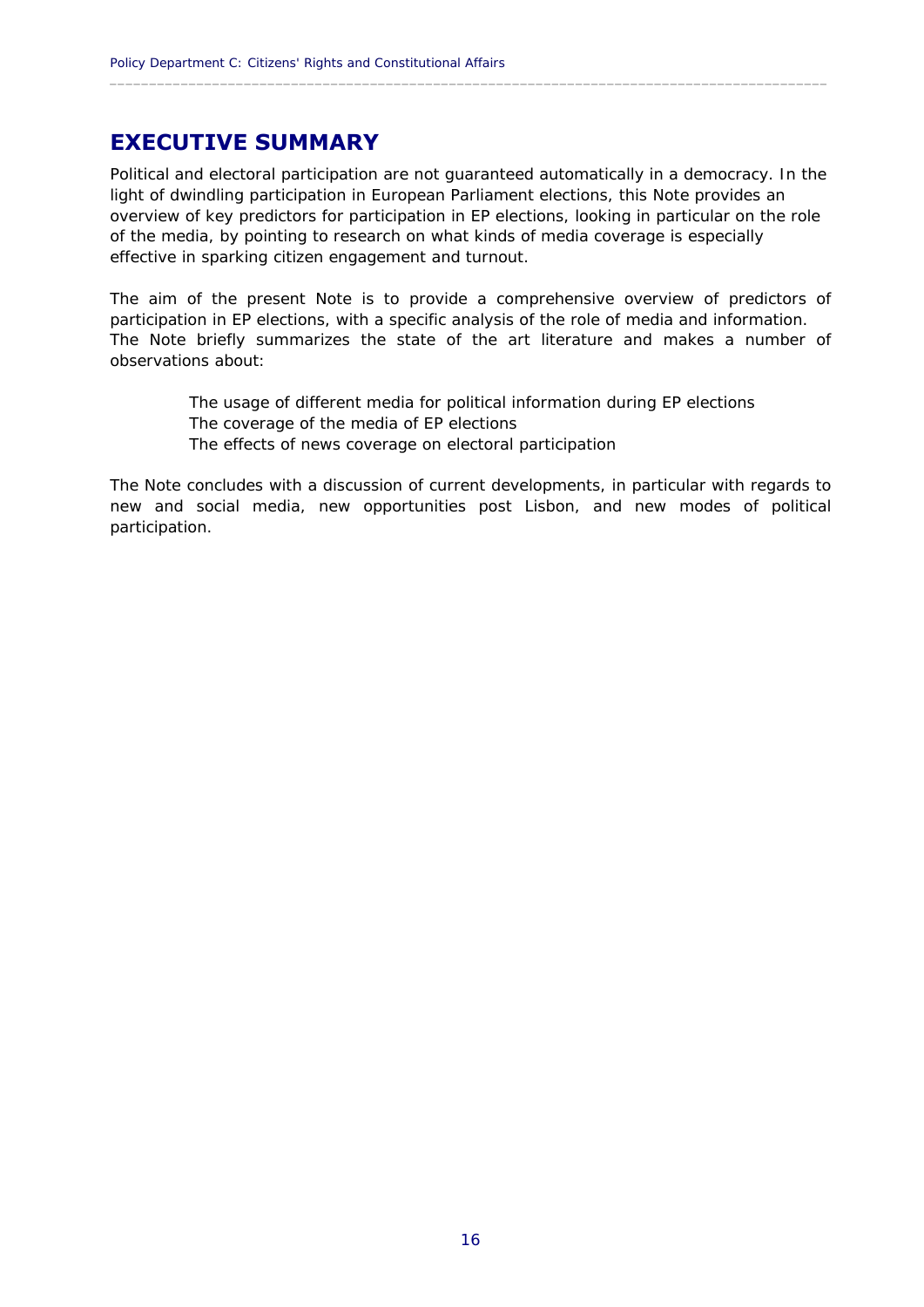### **1. POLITICAL PARTICIPATION**

#### **KEY FINDINGS**

<span id="page-18-0"></span> $\_$  ,  $\_$  ,  $\_$  ,  $\_$  ,  $\_$  ,  $\_$  ,  $\_$  ,  $\_$  ,  $\_$  ,  $\_$  ,  $\_$  ,  $\_$  ,  $\_$  ,  $\_$  ,  $\_$  ,  $\_$  ,  $\_$  ,  $\_$  ,  $\_$  ,  $\_$  ,  $\_$  ,  $\_$  ,  $\_$  ,  $\_$  ,  $\_$  ,  $\_$  ,  $\_$  ,  $\_$  ,  $\_$  ,  $\_$  ,  $\_$  ,  $\_$  ,  $\_$  ,  $\_$  ,  $\_$  ,  $\_$  ,  $\_$  ,

- Healthy democracies have a high level of **public engagement**.
- **Voting** is the most important mode of political participation.
- Turnout at EP elections is currently at **43%** (2009), down from 62% (1979).
- politics. EP elections are the **most important moment** for citizens to engage with EU

Enabling and reinforcing citizen participation in democratic processes is a core feature of healthy societies. To ensure resilient, innovative, and inclusive societies *civic engagement and political participation on a wide scale* is needed. Ensuring broad political participation is essential for European democracies, since electoral exclusion has significant and wideranging negative consequences.

democratic politics to understand." At the core of political participation, is the act of voting. In the words of Aldrich (1993, p. 246): "Turning out to vote is the most common and important act citizens take in a democracy and, therefore, is one of the most important behaviors for scholars of

European citizens have *direct* and *indirect* opportunities to participate in elections that address issues beyond the nation state. In *national* elections, issues of European integration are increasingly playing a role (see De Vries, 2007) and anecdotal evidence from recent elections in, e.g., France, the Netherlands, Hungary, and Greece supports this claim. EU issue voting in national elections is an indirect form of EU political participation as the subsequently elected power holders participate in inter-governmental activities. Voting is also possible in national *referenda* (typically on EU membership, treaties, and key policies; see Hobolt, 2009; de Vreese, 2007) and of course in the direct elections for the European Parliament (e.g., van der Eijk & Franklin, 1996). In this note, the focus is on participation in the light of the upcoming 2014 EP elections

### **2. PREDICTORS OF PARTICIPATION**

- Voter participation is determined by **individual** level and **contextual** level factors.
- Individual factors include **social demographics** and political **attitudes** and values.
- Contextual factors include **compulsory voting** and **electoral system**.
- The **role of the media** and the wider information environment has received little attention **KEY FINDINGS**<br>Voter participation is determined by **individual** lever<br>Individual factors include **social demographics** a<br>Contextual factors include **compulsory voting** and<br>The **role of the media** and the wider information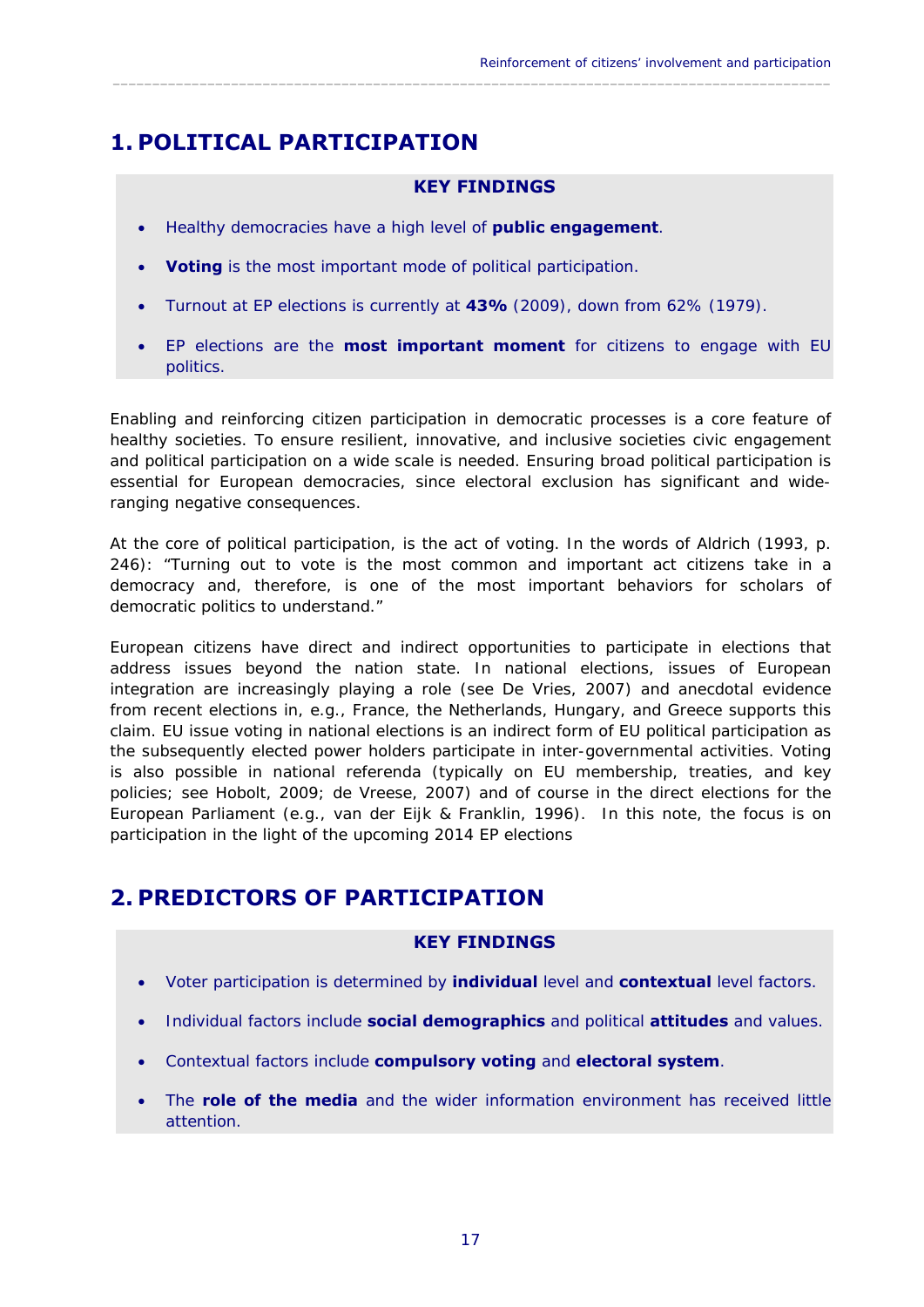Not everybody participates in elections and people participate for different reasons. Broadly speaking, research on the predictors of turnout has identified a number of individual level and contextual level predictors. These have also been dubbed as *motivational* (individual) and *facilitative* (contextual). In addition a number of predictors have to do with the nature of European Parliament elections in particular.

<span id="page-19-0"></span> $\_$  ,  $\_$  ,  $\_$  ,  $\_$  ,  $\_$  ,  $\_$  ,  $\_$  ,  $\_$  ,  $\_$  ,  $\_$  ,  $\_$  ,  $\_$  ,  $\_$  ,  $\_$  ,  $\_$  ,  $\_$  ,  $\_$  ,  $\_$  ,  $\_$  ,  $\_$  ,  $\_$  ,  $\_$  ,  $\_$  ,  $\_$  ,  $\_$  ,  $\_$  ,  $\_$  ,  $\_$  ,  $\_$  ,  $\_$  ,  $\_$  ,  $\_$  ,  $\_$  ,  $\_$  ,  $\_$  ,  $\_$  ,  $\_$  ,

Individual level factors:

Socio-demographic factors Political attitudes and values

Contextual factors:

Electoral system Political system

#### **2.1 Individual level**

 EU specifically, research is mixed, but generally suggests that positive EU attitudes are Plenty of studies have documented the importance of socio-demographic factors for electoral participation. Older and higher educated people are more likely to participate than young and lower educated people (Verba & Nie, 1972). It is also well established that individuals with higher levels of political interest, political knowledge, and higher levels of efficacy are more likely to participate (e.g. Delli Carpini & Keeter, 1996). In relation to the related to higher turnout (e.g. Franklin et al., 1996).

### **2.2 Contextual level**

At the contextual level, a key factor is, not unsurprisingly, compulsory voting. Compulsory voting increases the potential costs of *not* voting beyond the costs associated with voting. Electoral system effects, such as proportional systems are important. For the EP specifically, Franklin et al. (1996) showed that compulsory voting, Sunday voting (as opposed to weekday voting), and proportionality of the electoral system increase turnout. In addition, factors such as the importance of the elections, the (perceived) closeness of the electoral race, and the salience of electoral cleavages matter.

### **2.3 EP specific**

Based on analysis of the EP elections, Mattila (2003) made the following three recommendations for boosting turnout:

Elections on weekends. This echoes earlier proposals that voting for the EP should be allowed on two consecutive days in each country, e.g., on Sunday and on Monday.

Dividing countries into multiple constituencies (at least the large countries): this would candidates 'closer' to voters and thereby increase turnout

The EP elections should not be held in June-September.

While these general observations about turnout as well as the EP specific recommendations are of importance, a crucial element of understanding the turnout and participation puzzle has been not been addressed: the issue of the supply and nature of information about the elections, as typically provided by the *media*.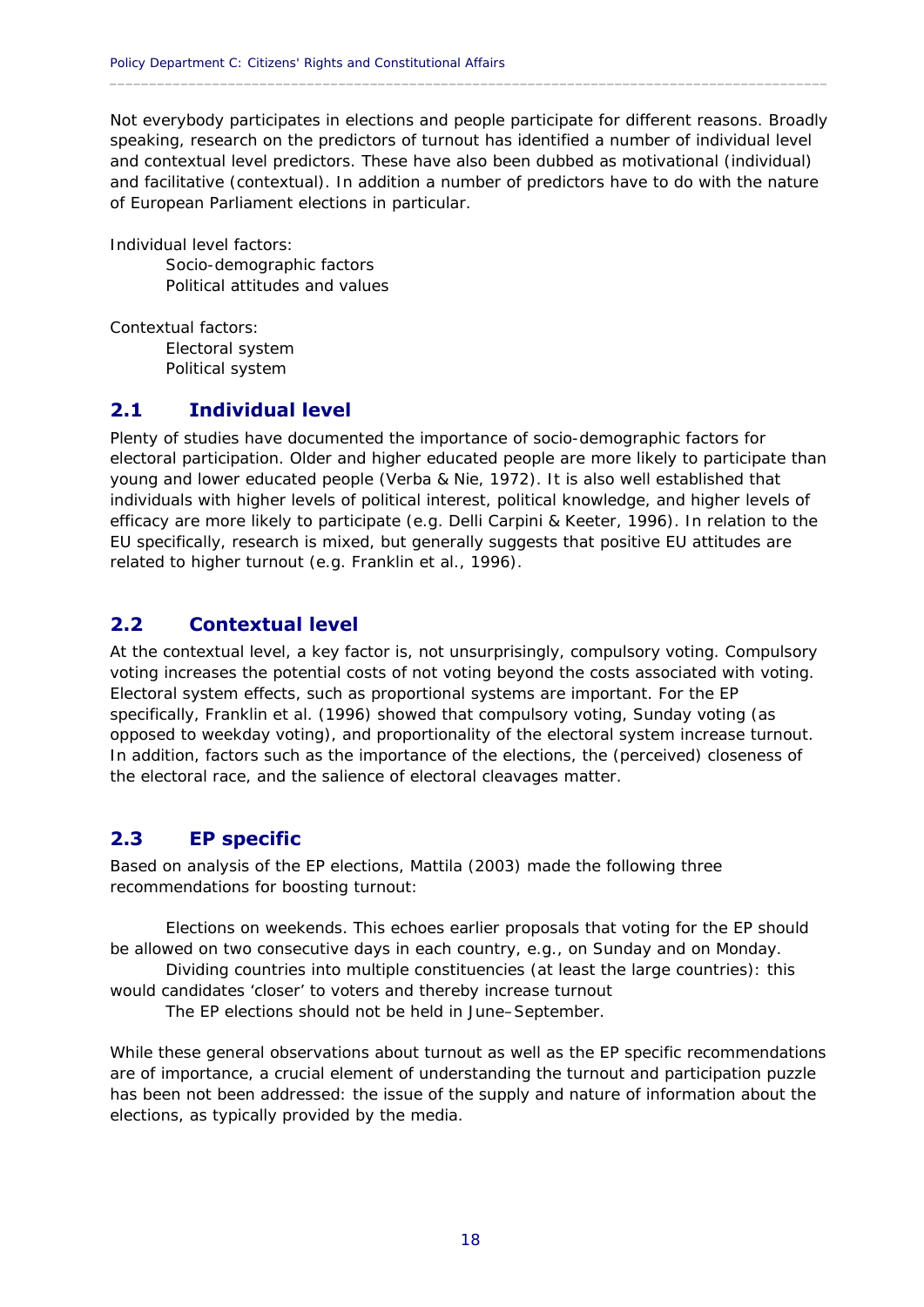### **3. THE ROLE OF MEDIA AND INFORMATION**

#### **KEY FINDINGS**

 The role of the media as a source of mobilisation and participation is **unclear**.

<span id="page-20-0"></span> $\_$  ,  $\_$  ,  $\_$  ,  $\_$  ,  $\_$  ,  $\_$  ,  $\_$  ,  $\_$  ,  $\_$  ,  $\_$  ,  $\_$  ,  $\_$  ,  $\_$  ,  $\_$  ,  $\_$  ,  $\_$  ,  $\_$  ,  $\_$  ,  $\_$  ,  $\_$  ,  $\_$  ,  $\_$  ,  $\_$  ,  $\_$  ,  $\_$  ,  $\_$  ,  $\_$  ,  $\_$  ,  $\_$  ,  $\_$  ,  $\_$  ,  $\_$  ,  $\_$  ,  $\_$  ,  $\_$  ,  $\_$  ,  $\_$  ,

 political information for citizens, with **Internet news** use not far behind. **Television** and **newspapers** (in 2009) are still most important sources of

- Visibility of EP elections is **increasing** in the media.
- **Elite contestation** leads to higher media visibility of the elections

 The tone of the news coverage is **more evaluative**, both more positive *and*  more negative.

- News framing in terms of **conflict** varies across the EU.
- Exposure to conflict news framing **increases the likelihood of turnout**.

Communication is one of the most central features of today's society. Research and popular wisdom contain many optimistic accounts of the democratic and engaging potential of (particularly online) communication. Research, however, is divergent on the impact of the media for political participation (e.g., Newton, 2006).

In the United States much attention has been paid to the role of political advertising in either mobilizing or demobilizing the electorate (e.g. Ansolabehere et al., 1994). In Europe, however, where advertising, due to legal restrictions, plays a much less prominent role, most attention has been devoted to the role of the *news media*.

#### **3.1 Media Use**

Taking a step back, it is useful to consider what media are used by citizens in Europe for political information. Eurobarometer data time and again have shown that television news and newspapers are the most important sources of political information. Hollander (2007) has found consistent evidence across the extant research that in particular newspaper reading is correlated with political engagement.

Evidence from 21 countries in the 2009 EP campaign (De Vreese et al., 2010) confirms this picture. Figure 1-3 (Annex) show that, across the EU, television news is the most frequently used source of information. Between 50-80% of citizens turn to television news regularly (defined as 4+ days a week). The level of usage of newspapers is somewhat lower and the spread is also larger, with frequent readership ranging from about 30 to 70+%. These numbers confirm the relevance of traditional media, also during the campaign for the EP elections. However, Figure 3 also shows a wide usage of Internet news (ranging from 40-70%). Most of the Internet news exposure takes place at the conventional media outlet news sites. This fact underscores the remaining importance of traditional media while at the same time documenting the transition to new modes of news consumption.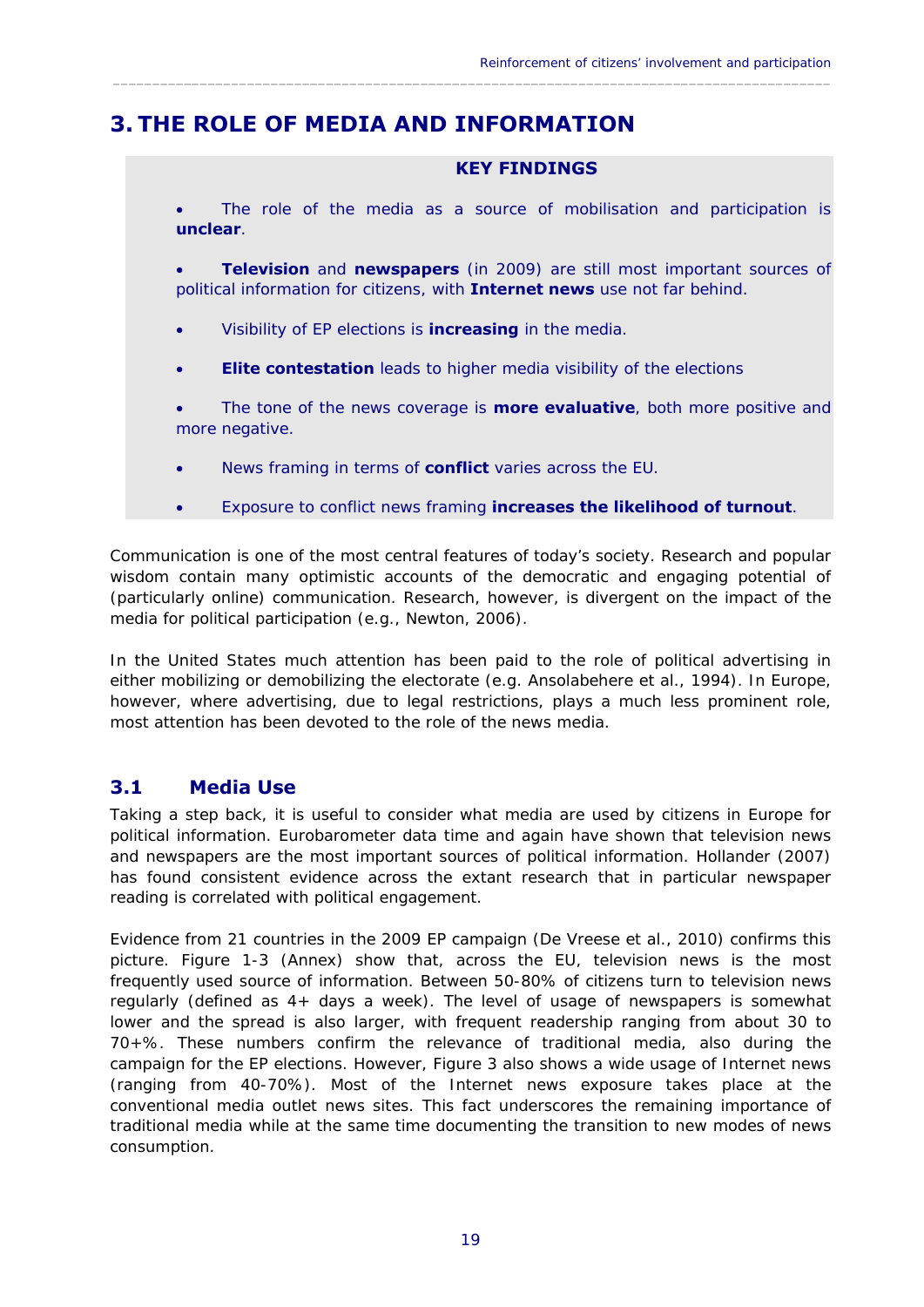#### **3.2 Media coverage of EP elections**

In the past years a comprehensive body of knowledge has accumulated on how the media across the EU cover EP elections (see De Vreese et al., 2006 and Schuck et al. 2011 for overviews). To understand the role played by the media it is important to consider different media content features: the *visibility* of EP news, the *tone* of the news coverage and the *framing* of the coverage are the defining features.

<span id="page-21-0"></span> $\_$  ,  $\_$  ,  $\_$  ,  $\_$  ,  $\_$  ,  $\_$  ,  $\_$  ,  $\_$  ,  $\_$  ,  $\_$  ,  $\_$  ,  $\_$  ,  $\_$  ,  $\_$  ,  $\_$  ,  $\_$  ,  $\_$  ,  $\_$  ,  $\_$  ,  $\_$  ,  $\_$  ,  $\_$  ,  $\_$  ,  $\_$  ,  $\_$  ,  $\_$  ,  $\_$  ,  $\_$  ,  $\_$  ,  $\_$  ,  $\_$  ,  $\_$  ,  $\_$  ,  $\_$  ,  $\_$  ,  $\_$  ,  $\_$  ,

Visibility in the news is a necessary condition for subsequent public discussion, engagement, and participation. The tone of the news is important for understanding effects on public opinion and evaluations, and the framing of the news affects both issue understanding but also electoral behaviour, such as, for example turnout. An important content feature that can mobilize citizens is *conflict* news framing, i.e., news focusing on disagreement, conflict, and differences of opinion between political actors. Such information is potentially mobilizing information because it shows an electorate that there is something at stake and something to choose from (De Vreese & Tobiasen, 2007).

How do the media in the EU cover EP elections? It should first be noted that there is huge variation, between countries, media types, and specific outlets. Generalizations should thus be made with care and it is important to note that information environments differ considerably.

In terms of *visibility*, in 2009, on average about 16% of the television news coverage (most widely watch commercial and public news show per country included) in the three weeks leading up to the elections dealt with the EU or the EP election specifically (see Figure 4, and Schuck et al., 2011 for details, range 7-48%). Visibility was highest in Greece and Malta, followed by Poland, Slovenia, Portugal and Cyprus. Visibility decreased in Denmark, Ireland and Slovakia compared to the 2004 EP elections whereas it remained comparatively high in Austria and Sweden and increased notably in Portugal and Latvia (see de Vreese et al., 2006). In six countries (Greece, Malta, Poland, Slovenia, Portugal, Cyprus) EU news amounted up to more than 20% of the evening news whereas in eight countries it made up less than 10% of the evening news. In the newspaper coverage (Figure 5), the visibility is also highest in Malta and Greece. As in 2004, visibility in the Netherlands, Belgium and Lithuania remains comparatively low, however, it is lowest in Portugal, followed by Italy, Romania and Slovakia. Overall media visibility increased in 2009 compared to previous elections and also the variation in visibility across countries was larger and visibility is larger in countries where political elites are divided over issues of European integration and where contestation is higher.

 Bulgaria, are positive in their evaluative tone towards the EU. The nine countries in which In terms of *tone* of the news, the coverage in 2009 was more evaluative than previously. The tone towards the EU in news coverage is most positive in Malta and most negative in Greece (see Figure 6). In 13 out of 27 countries (compared to only 4 out of 25 in 2004), the EU was evaluated predominantly positively. The negative tone towards the EU in Austria, the Netherlands, Finland, the UK, Sweden, Denmark, Spain, Belgium, Italy and France remains largely similar across the 04-09 elections. Both latest arrivals, Romania and tone is most negative on average are all old member states. In conclusion the tone towards Europe continues to be negative overall (see e.g., De Vreese, 2003); but seems to also become more positive in relative terms. Furthermore, EU news has become more evaluative in general, showing a greater share of evaluative news compared to the previous 2004 elections. In 2009, 21% of the news mentioning the EP elections included explicit positive or/and negative evaluations, compared to 16% in 2004 (De Vreese et al., 2006).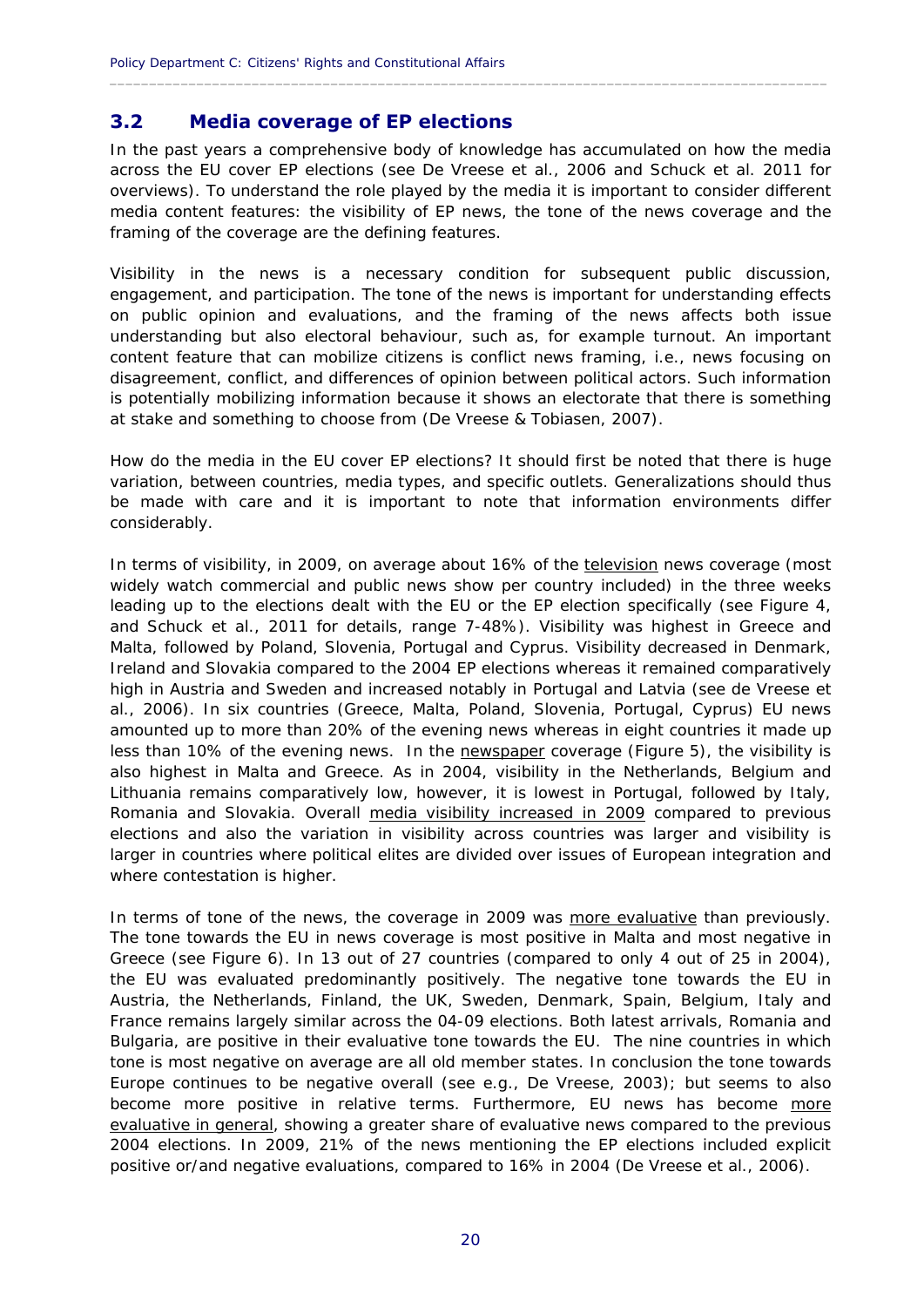Finally, turning to *conflict news framing* (measured with several items and re-calculated to range from 0-1), Figure 7 shows the degree of conflict framing in campaign news coverage across the EU in 2009. Conflict framing varies across countries and, on average, the degree of conflict framing per country (i.e. including all news outlets) is highest in France, Austria, and Malta, followed by Latvia, Romania, and Italy. Conflict framing was least prominent in Lithuania, Germany, Sweden, Estonia, and Ireland.

<span id="page-22-0"></span> $\_$  ,  $\_$  ,  $\_$  ,  $\_$  ,  $\_$  ,  $\_$  ,  $\_$  ,  $\_$  ,  $\_$  ,  $\_$  ,  $\_$  ,  $\_$  ,  $\_$  ,  $\_$  ,  $\_$  ,  $\_$  ,  $\_$  ,  $\_$  ,  $\_$  ,  $\_$  ,  $\_$  ,  $\_$  ,  $\_$  ,  $\_$  ,  $\_$  ,  $\_$  ,  $\_$  ,  $\_$  ,  $\_$  ,  $\_$  ,  $\_$  ,  $\_$  ,  $\_$  ,  $\_$  ,  $\_$  ,  $\_$  ,  $\_$  ,

#### **3.3 Effects of media exposure on turnout**

A vast body of research focuses on the effects of media exposure on turnout. While this research yields mixed findings, there is – ceteris paribus – more evidence for a positive impact of news media exposure on turnout than the opposite. An important question is to establish what kind of media coverage is conducive to turnout. Prominent US based research shows that exposure to news framing politics as a strategic game of self-serving and strategically operating politicians cause demobilization (Cappella & Jamieson, 1997). This finding has not been widely reproduced in a European context. Looking at the impact of *conflict* media exposure in particular, a 21-country study in 2009 (De Vreese et al., 2010) linked a two wave panel survey and the media content analysis of the coverage. Building on the findings from Figure 7, discussed above, it was assessed what the effect of conflict news exposure was, controlling for the impact of both direct and mediated campaign contact. Exposure to conflict news is positive and significant (see Schuck, Vliegenthart & de Vreese, 2014 for details). This shows that conflictual news is positive for participation.

### **4. NEW MEDIA, NEW OPPORTUNITIES, NEW MODES OF PARTICIPATION?**

Three themes are important for future discussions:

The role of new media for political participation and EP elections in particular The role of new opportunities post Lisbon The role of new modes of political participation

*New media*: the media landscape is rapidly changing and media use patterns too. Traditional news providers, albeit still very important, especially due to their strong online presence, are now in competition with social media and new providers. On the consumption side this implies that citizens, in principle, can opt to avoid political information all together or consume it 24/7. This has implications for participation too. However, despite the omnipresence and wide use of social media in the EU, there is only limited evidence of active usage of e.g., Facebook and Twitter for *political* purposes. This observation is dovetailed by US based research with notable single campaign exceptions. An EP-relevant illustration; based on the 2009 EP campaign study (De Vreese et al., 2010), less than 5% reported being contacted by a political campaign about the EP elections on social media (see Figure 8). This is not to suggest that social media are not important, on the contrary, but it is an important antidote against the high expectations for social media platforms in politics. Social media can function as auxiliary means in a mobilization campaign, but they are less likely to convince many politically uninterested citizens to turn out to vote, at EP or other elections, due to the self selection nature of the platforms.

*New opportunities*: with the provisions of the Lisbon Treaty, the next President of the Commission is supposed to reflect the outcome of the elections and the composition of the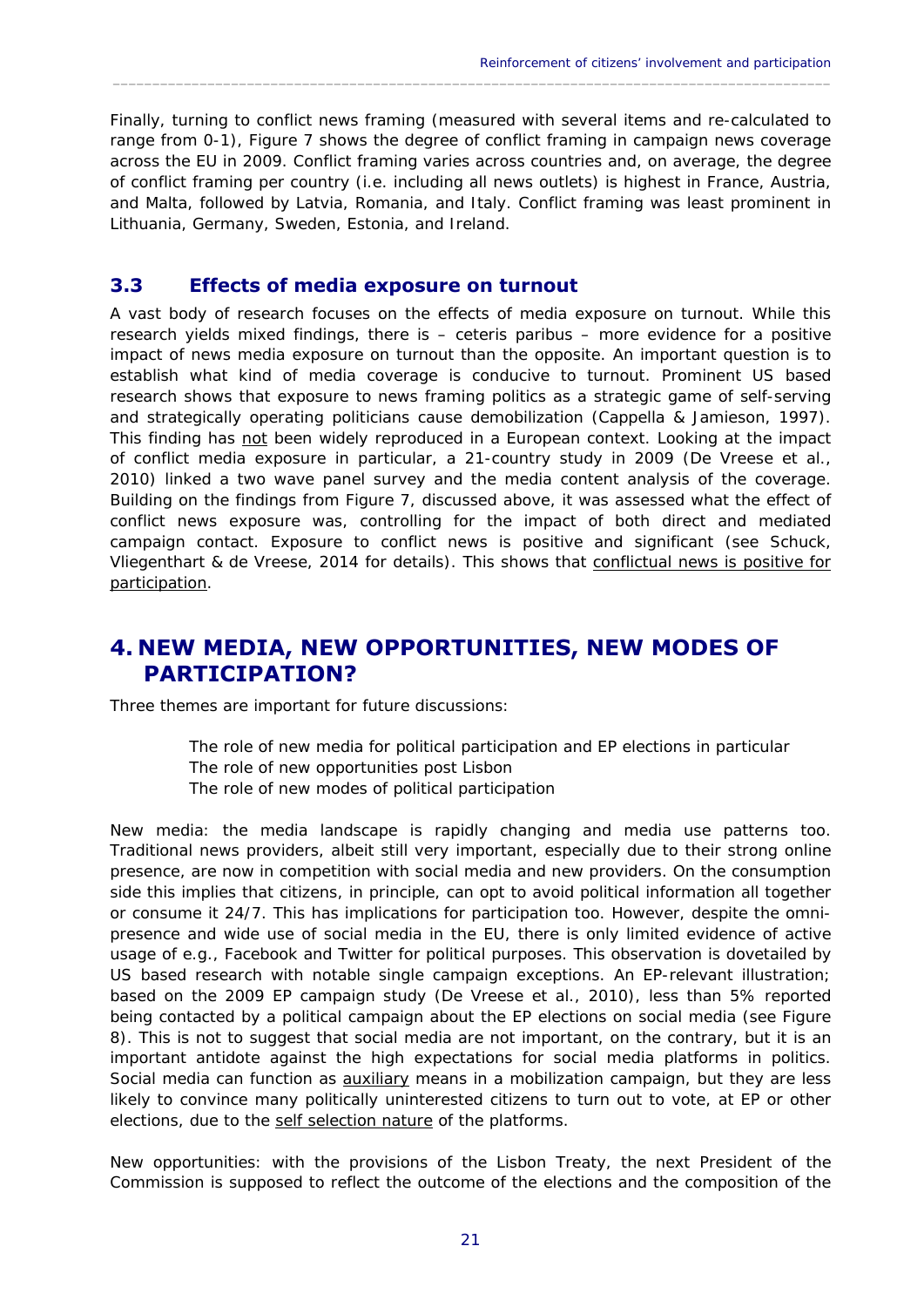campaign. This is likely to have two types of positive impact on the EP campaign: it will political investments in campaigning, and the media. EP. It is anticipated that the political groups will actively back a candidate during the generate attention in and by it self as a novel component to the campaign and its dynamics and it will raise the political stakes. Extrapolating from existing research, especially the latter is a positive element for participation (see also Hix, 2008). As discussed above, contestation between the political elites (such as different endorsements of, ideally highprofile, candidates) yields more news coverage. It also has the potential to amplify the amount of media conflict coverage which has shown to be a positive for turnout. The actual impact of this new treaty provision obviously depends on the nature of the candidates, the

 $\_$  ,  $\_$  ,  $\_$  ,  $\_$  ,  $\_$  ,  $\_$  ,  $\_$  ,  $\_$  ,  $\_$  ,  $\_$  ,  $\_$  ,  $\_$  ,  $\_$  ,  $\_$  ,  $\_$  ,  $\_$  ,  $\_$  ,  $\_$  ,  $\_$  ,  $\_$  ,  $\_$  ,  $\_$  ,  $\_$  ,  $\_$  ,  $\_$  ,  $\_$  ,  $\_$  ,  $\_$  ,  $\_$  ,  $\_$  ,  $\_$  ,  $\_$  ,  $\_$  ,  $\_$  ,  $\_$  ,  $\_$  ,  $\_$  ,

 *New modes of participation*: as has been argued in this Note, electoral participation is process of indirect mobilization whereby collaboration with civil society actors is crucial. obviously at the core of political engagement in EU's democracies. However, it makes sense to consider a broadened understanding of political participation. First, citizens have also been asked to voice opinions in various referenda related to the integration of the Europe. Many of the electoral dynamics are the same in referenda, but in addition, referenda provide political parties with dilemmas (because of the yes/no nature of the issue), shake the common standards for balanced media coverage (often magnifying the voice of minority standpoints, due to the yes/no nature), and encourage political fringe entrepreneurs to campaign (see De Vreese 2007 for an overview). Beyond referendums, political participation and engagement should also be considered as involving noninstitutionalized forms of participation, often enabled by technological developments and growing interactivity and community building. Finally, participation should be seen as a Some of these issues are well beyond the specific EP14 campaign context, and relate to role of media, information and technology in 'between-election' times. However, these partnerships are also potentially very important for the EP14 mobilization and engagement. Importantly, such partnerships should guided by a philosophy that when asking citizens to vote, citizens must have a substantive choice and not just be asked to perform a 'citizen duty'. In other words, mobilization efforts should be based on highlighting the diversity of electoral supply, which entices media and citizens.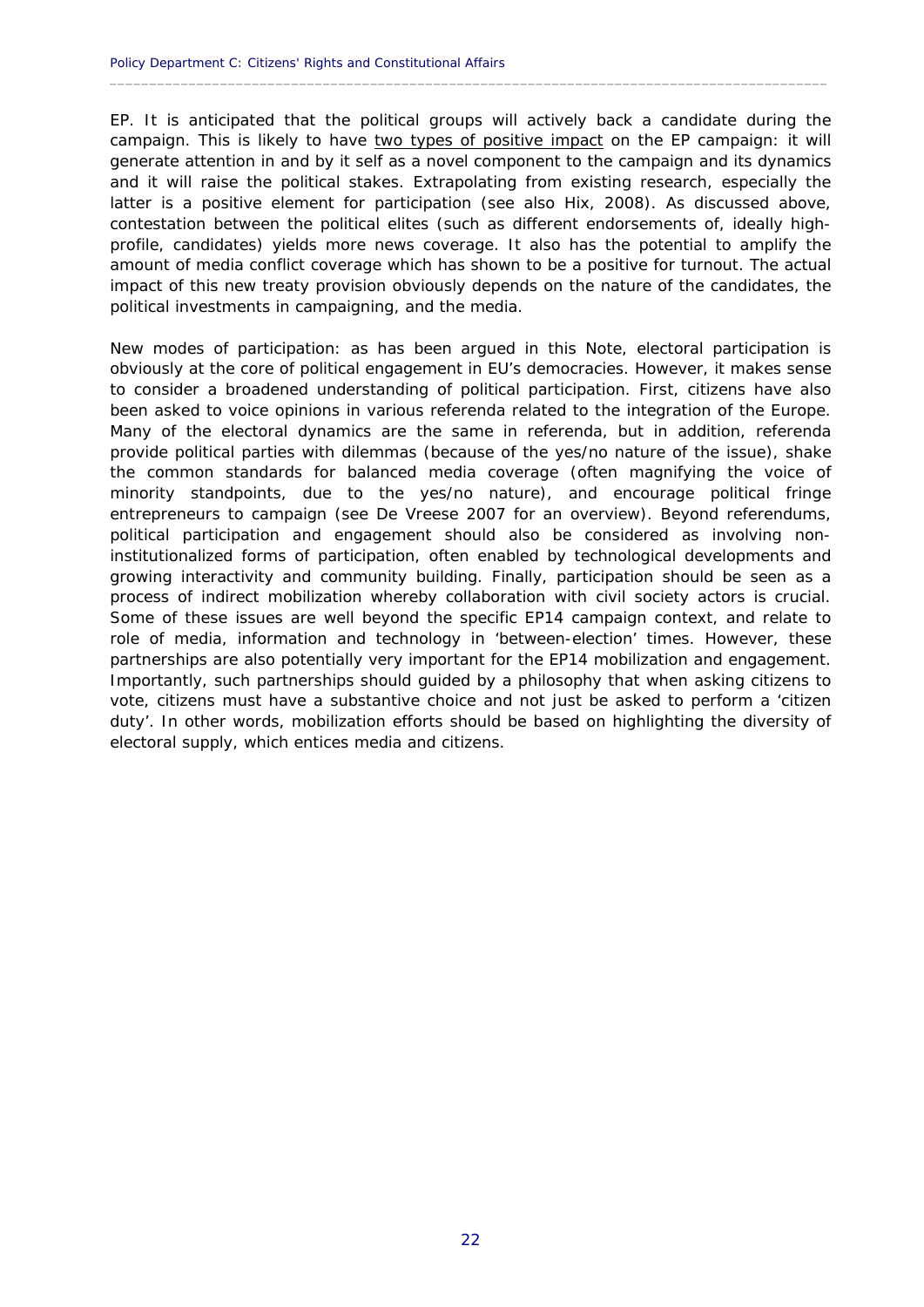### **REFERENCES**

 Aldrich, J. A. (1993). Rational choice and turnout. *American Journal of Political Science 37* (1): 246–278.

<span id="page-24-0"></span> $\_$  ,  $\_$  ,  $\_$  ,  $\_$  ,  $\_$  ,  $\_$  ,  $\_$  ,  $\_$  ,  $\_$  ,  $\_$  ,  $\_$  ,  $\_$  ,  $\_$  ,  $\_$  ,  $\_$  ,  $\_$  ,  $\_$  ,  $\_$  ,  $\_$  ,  $\_$  ,  $\_$  ,  $\_$  ,  $\_$  ,  $\_$  ,  $\_$  ,  $\_$  ,  $\_$  ,  $\_$  ,  $\_$  ,  $\_$  ,  $\_$  ,  $\_$  ,  $\_$  ,  $\_$  ,  $\_$  ,  $\_$  ,  $\_$  ,

 Ansolabehere, S., Iyengar, S., Simon, A., & Valentino. N. (1994). Does Attack Advertising Demobilize the Electorate? *American Political Science Review 88* (4): 829-838.

 Cappella, J. & Hall Jamieson, K. (1998). *The spiral of cynicism*. Oxford: Oxford University Press.

 De Vreese, C. et al. (2010) *2009 European Election Campaign Study, Scenario I: Data and Documentation*, Amsterdam: University of Amsterdam.

 De Vreese, C. H. & Tobiasen, M. (2007). Conflict and identity. Explaining turnout and anti-integrationist voting in the Danish 2004 elections for the European Parliament. *Scandinavian Political Studies, 30*(1), 87-111.

 De Vreese, C. H., Banducci, S., Semetko, H. A., & Boomgaarden, H. A. (2006). The news coverage of the 2004 European Parliamentary election campaign in 25 countries. *European Union Politics, 7*(4), 477-504.

 De Vreese, C.H. (2007). Context, elites, media and public opinion in referendums: Why campaigns really matter. In C.H. de Vreese (Ed.), *The dynamics of referendum campaigns in international perspective* (pp. 1-20). London: Palgrave.

 De Vries, C. (2007) Sleeping Giant: Fact or Fairytale? Examining the Impact of European Integration on National Elections. *European Union Politics*, *8,* 3: 363-385.

 Delli Carpini, M. X., & Keeter, S. (1996). *What Americans Know About Politics and Why It Matters*. New Haven, Conn.: Yale University Press.

 Eijk, C. van der & Franklin, M. (eds) (1996) *Choosing Europe? The European Electorate and National Politics in the Face of Union*. Ann Arbor: University of Michigan Press.

 Polity Press. Hix, S. (2008). *What's wrong with the European Union and how to fix it*. Oxford:

 Hobolt, S. (2009). *Europe in Question: Referendums on European Integration*. Oxford University Press.

 Hollander, B. A. (2007). Media Use and Political Involvement. In R. W. Preiss, B. M. Gayle, N. Burrell, M. Allen & J. Bryant (Eds.), *Mass Media Effects Research: Advances Through Meta-Analysis* (pp. 377-390). Mahwah, N.J.: Lawrence Erlbaum Associates.

 Mattila, M. (2003). Why bother? Determinants of turnout in the European elections. *Electoral Studies, 22* (3): 449–468.

 Newton, K. (2006). May the weak force be with you: The power of the mass media in modern politics. *European Journal of Political Research, 45* (2), 209-234.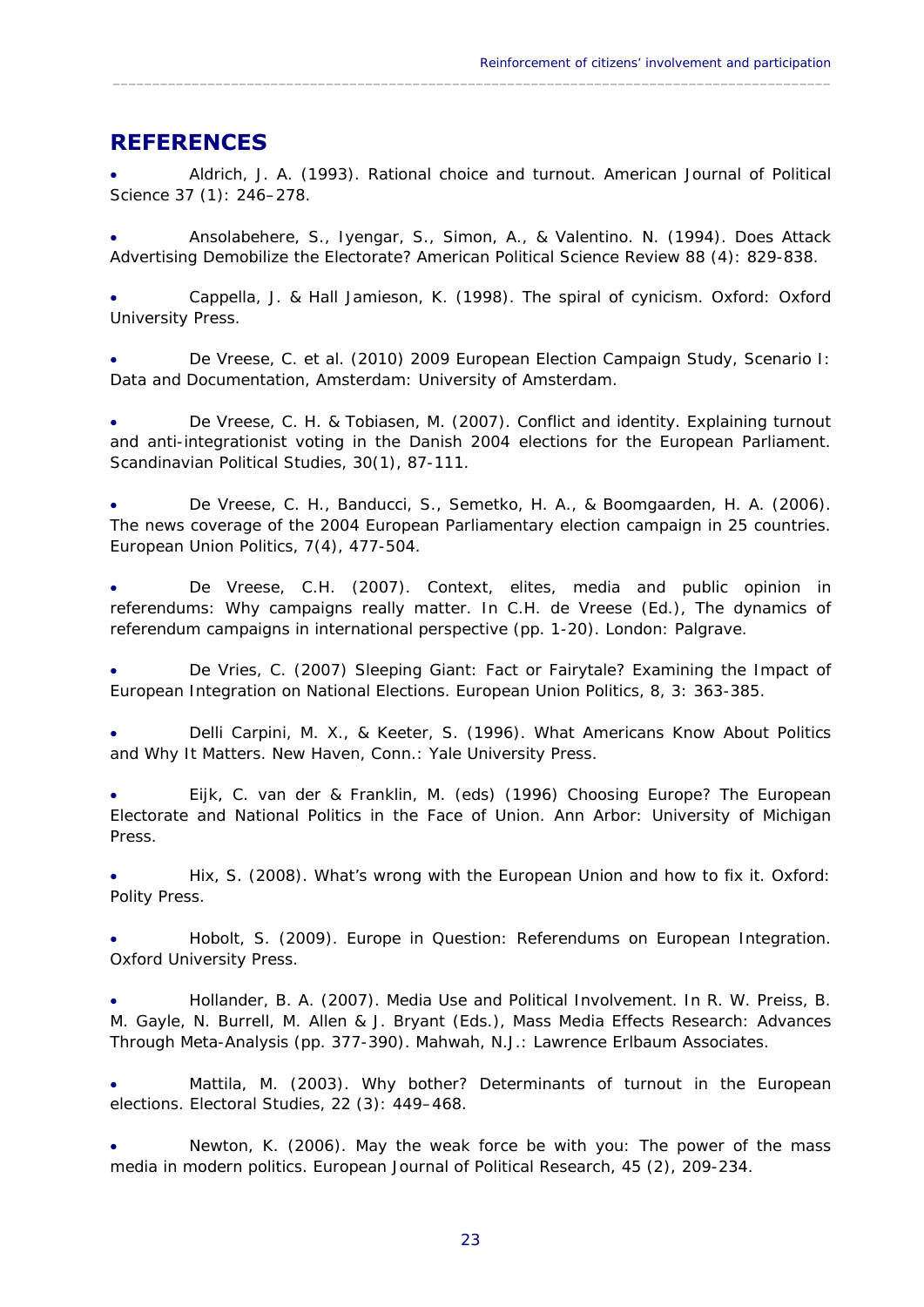Schuck, A. et al. (2011) Media visibility and framing of the European Parliamentary Elections 2009: A media content analysis in 27 countries. In: Maier, M., Strömbäck, J. & Kaid, L.L. (Eds.). *Campaigning in Europe: Strategies, Effects, and Media Coverage in Parliamentary Elections*. Ashgate Publishing Limited

 $\_$  ,  $\_$  ,  $\_$  ,  $\_$  ,  $\_$  ,  $\_$  ,  $\_$  ,  $\_$  ,  $\_$  ,  $\_$  ,  $\_$  ,  $\_$  ,  $\_$  ,  $\_$  ,  $\_$  ,  $\_$  ,  $\_$  ,  $\_$  ,  $\_$  ,  $\_$  ,  $\_$  ,  $\_$  ,  $\_$  ,  $\_$  ,  $\_$  ,  $\_$  ,  $\_$  ,  $\_$  ,  $\_$  ,  $\_$  ,  $\_$  ,  $\_$  ,  $\_$  ,  $\_$  ,  $\_$  ,  $\_$  ,  $\_$  ,

 Schuck, A., Vliegenthart, R., & de Vreese, C. H. (2014). Who's afraid of conflict? The mobilizing effect of conflict framing in campaign news. *British Journal of Political Science*, forthcoming.

 Verba, S., Nie, N.H. & Kim, J. (1978). *Participation and political equality*. Cambridge: Cambridge University Press.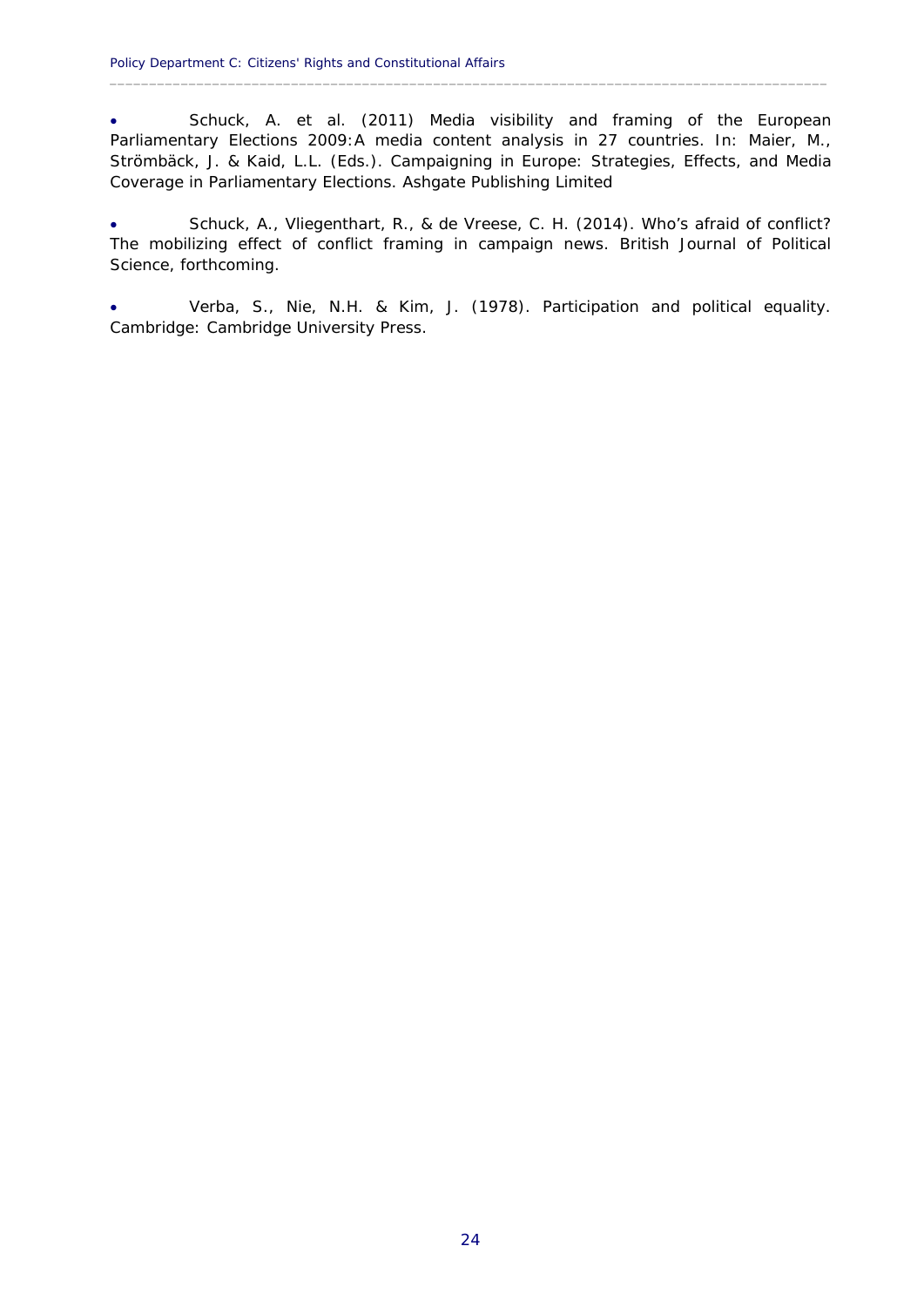### **ANNEX**



Figure 1 Media usage during 2009 EP campaign

<span id="page-26-0"></span> $\_$  ,  $\_$  ,  $\_$  ,  $\_$  ,  $\_$  ,  $\_$  ,  $\_$  ,  $\_$  ,  $\_$  ,  $\_$  ,  $\_$  ,  $\_$  ,  $\_$  ,  $\_$  ,  $\_$  ,  $\_$  ,  $\_$  ,  $\_$  ,  $\_$  ,  $\_$  ,  $\_$  ,  $\_$  ,  $\_$  ,  $\_$  ,  $\_$  ,  $\_$  ,  $\_$  ,  $\_$  ,  $\_$  ,  $\_$  ,  $\_$  ,  $\_$  ,  $\_$  ,  $\_$  ,  $\_$  ,  $\_$  ,  $\_$  ,

Figure 2 Media usage during 2009 EP campaign





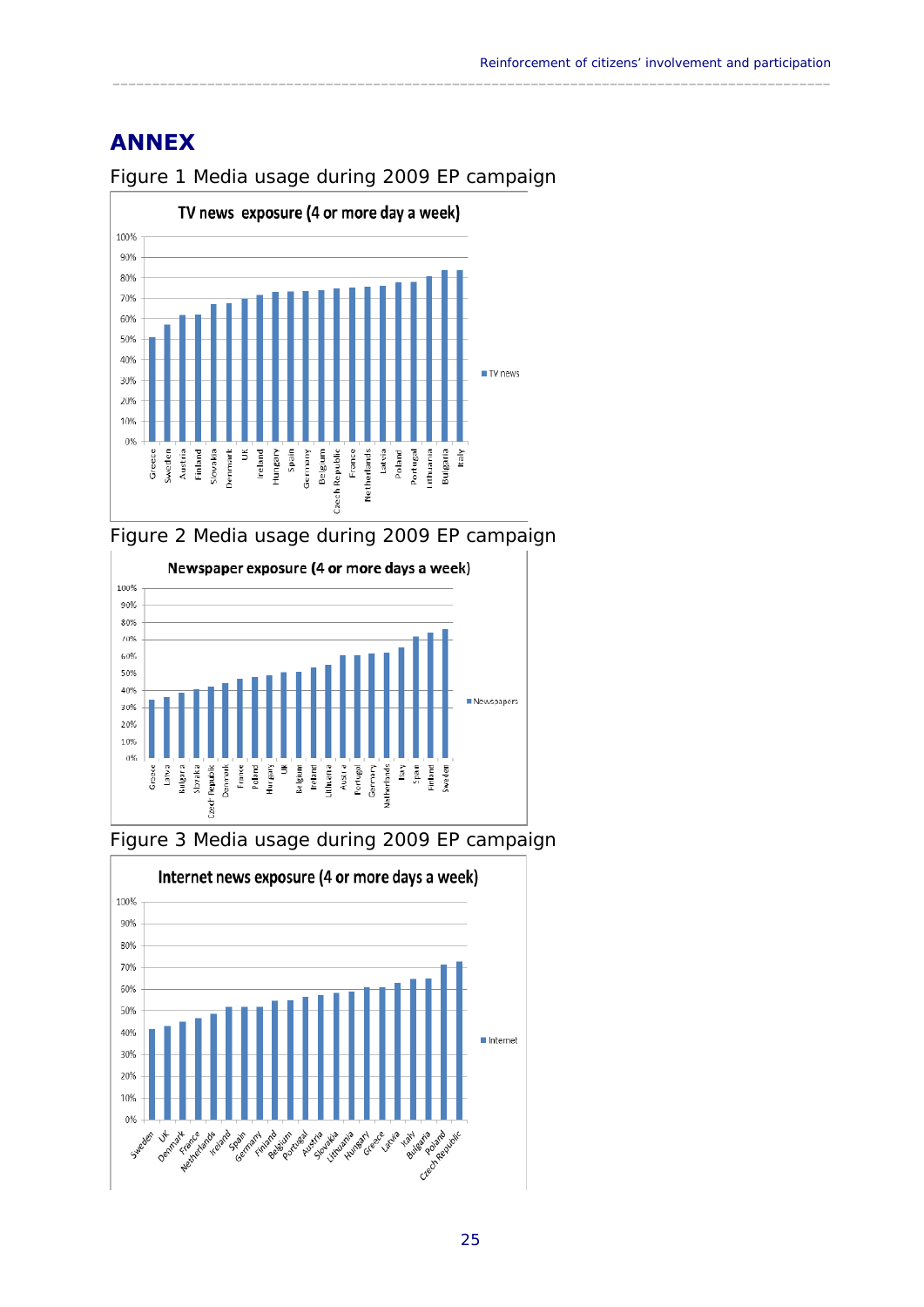#### Visibility EU television news (%) Figure 4 Media coverage of EP elections



<span id="page-27-0"></span> $\_$  ,  $\_$  ,  $\_$  ,  $\_$  ,  $\_$  ,  $\_$  ,  $\_$  ,  $\_$  ,  $\_$  ,  $\_$  ,  $\_$  ,  $\_$  ,  $\_$  ,  $\_$  ,  $\_$  ,  $\_$  ,  $\_$  ,  $\_$  ,  $\_$  ,  $\_$  ,  $\_$  ,  $\_$  ,  $\_$  ,  $\_$  ,  $\_$  ,  $\_$  ,  $\_$  ,  $\_$  ,  $\_$  ,  $\_$  ,  $\_$  ,  $\_$  ,  $\_$  ,  $\_$  ,  $\_$  ,  $\_$  ,  $\_$  ,

Visibility EU news newspapers (front page and random page) (%) Figure 5 Media coverage of EP elections

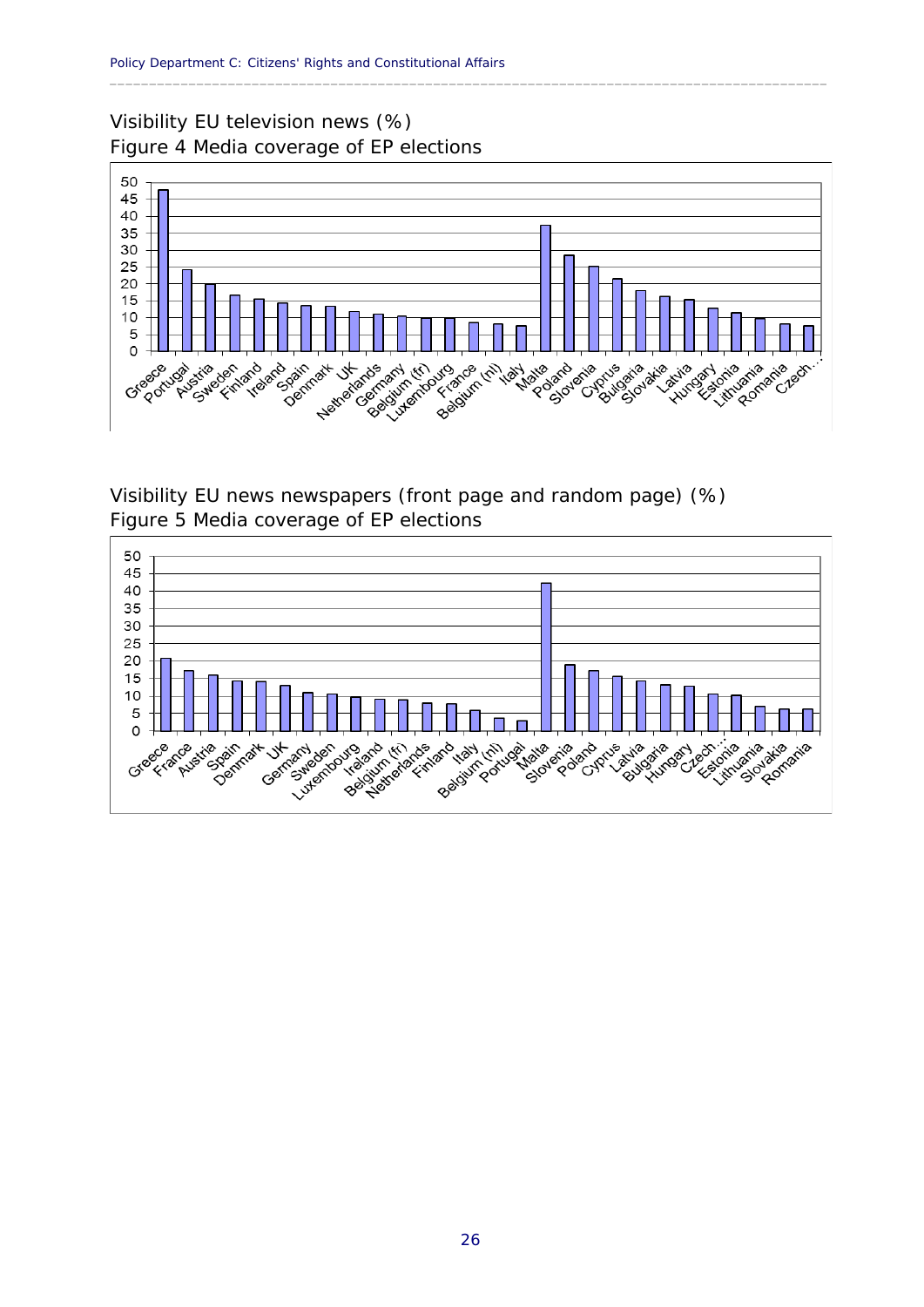

Figure 6 Positive and negative evaluation in the news

<span id="page-28-0"></span> $\_$  ,  $\_$  ,  $\_$  ,  $\_$  ,  $\_$  ,  $\_$  ,  $\_$  ,  $\_$  ,  $\_$  ,  $\_$  ,  $\_$  ,  $\_$  ,  $\_$  ,  $\_$  ,  $\_$  ,  $\_$  ,  $\_$  ,  $\_$  ,  $\_$  ,  $\_$  ,  $\_$  ,  $\_$  ,  $\_$  ,  $\_$  ,  $\_$  ,  $\_$  ,  $\_$  ,  $\_$  ,  $\_$  ,  $\_$  ,  $\_$  ,  $\_$  ,  $\_$  ,  $\_$  ,  $\_$  ,  $\_$  ,  $\_$  ,

Note: Range from -1 to +1. Source: De Vreese et al. (2010).



#### Figure 7 Conflict framing in the news

Note: Range from 0-1. Source: De Vreese et al. (2010).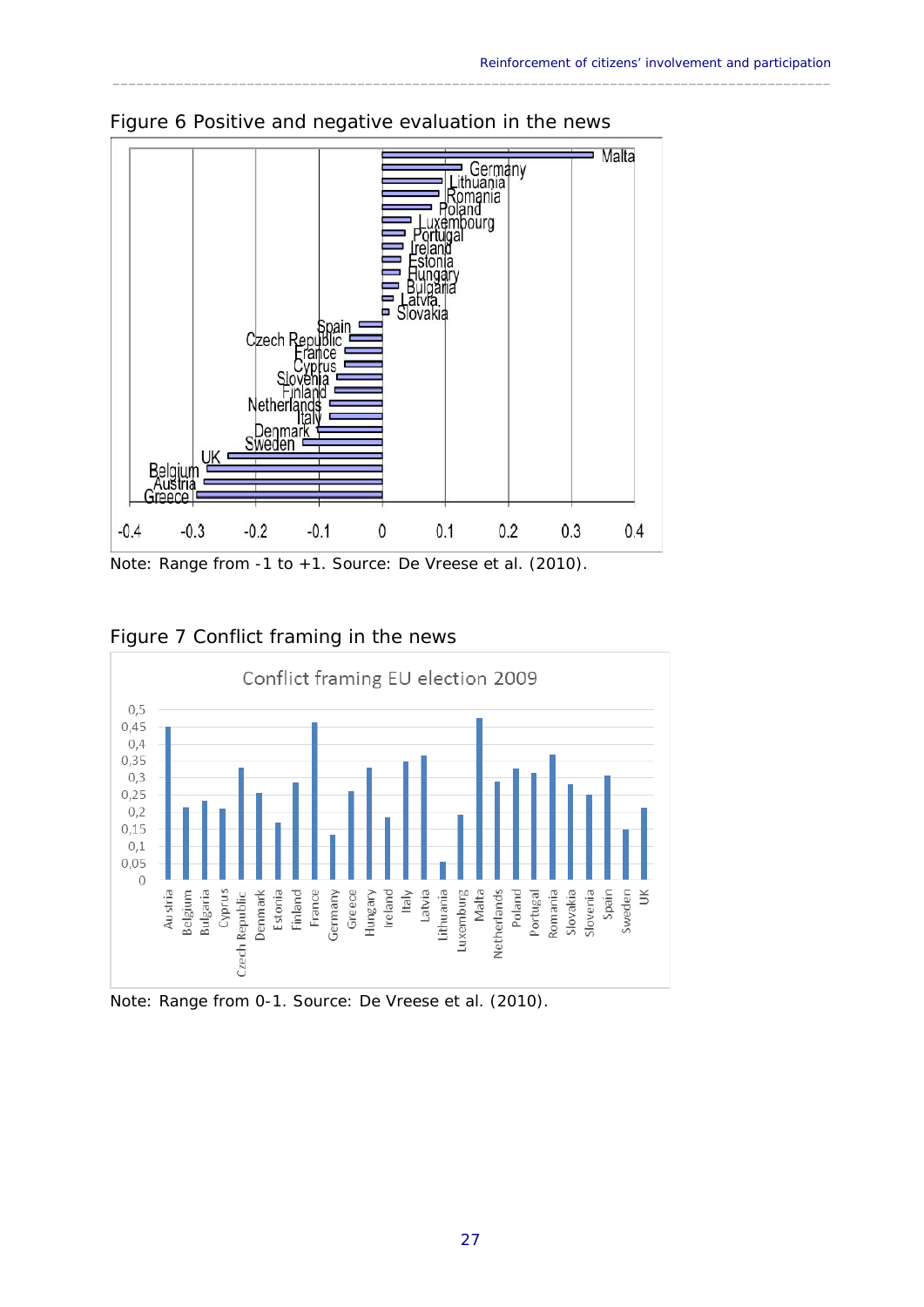



<span id="page-29-0"></span> $\_$  ,  $\_$  ,  $\_$  ,  $\_$  ,  $\_$  ,  $\_$  ,  $\_$  ,  $\_$  ,  $\_$  ,  $\_$  ,  $\_$  ,  $\_$  ,  $\_$  ,  $\_$  ,  $\_$  ,  $\_$  ,  $\_$  ,  $\_$  ,  $\_$  ,  $\_$  ,  $\_$  ,  $\_$  ,  $\_$  ,  $\_$  ,  $\_$  ,  $\_$  ,  $\_$  ,  $\_$  ,  $\_$  ,  $\_$  ,  $\_$  ,  $\_$  ,  $\_$  ,  $\_$  ,  $\_$  ,  $\_$  ,  $\_$  ,

Note: Source: De Vreese et al. (2010).